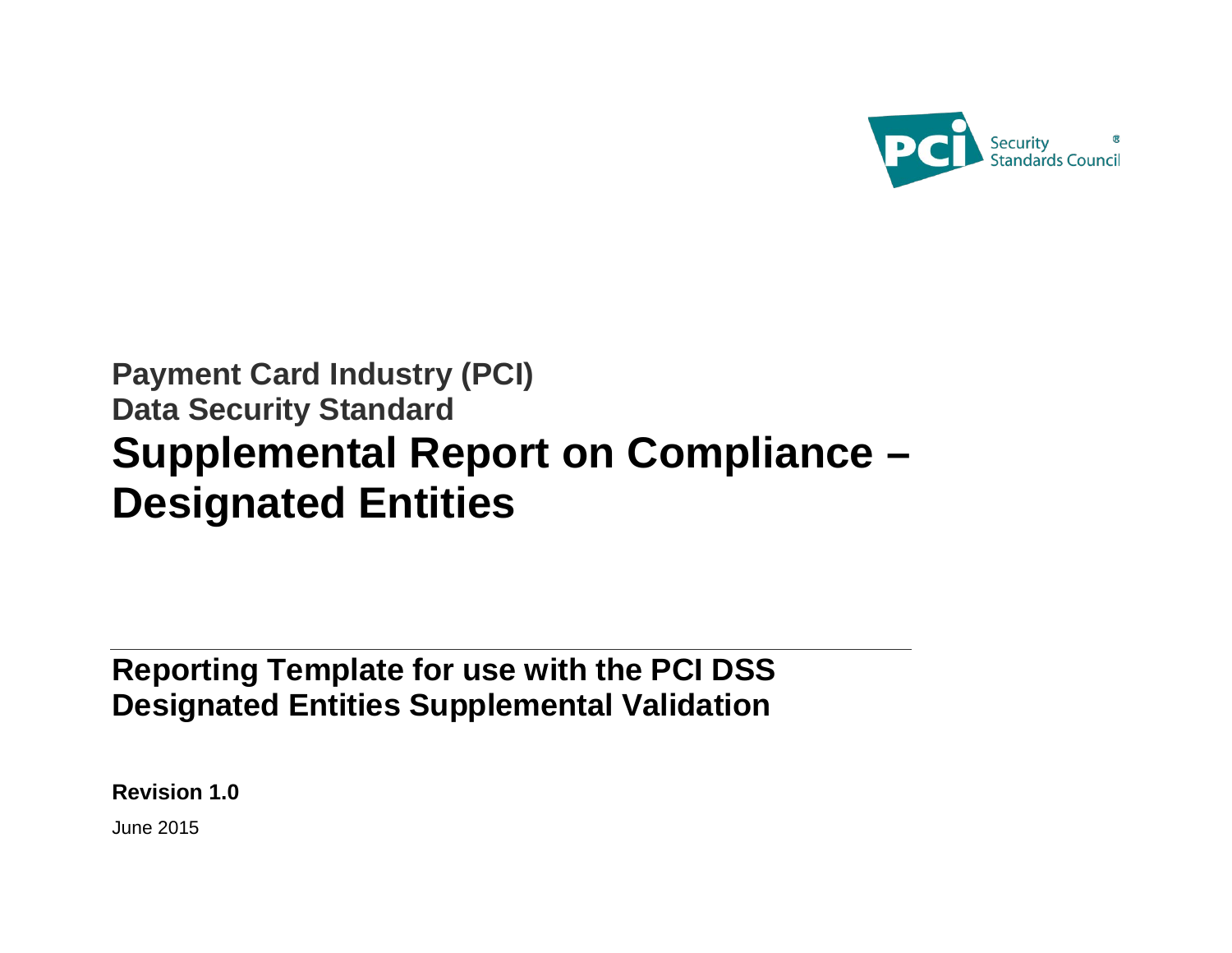

# **Document Changes**

| Date      | <b>Version</b> | <b>Description</b>                                                                                                                                                                                                           |
|-----------|----------------|------------------------------------------------------------------------------------------------------------------------------------------------------------------------------------------------------------------------------|
| June 2015 | Revision1.0    | To introduce the template for submitting Supplemental Reports on Compliance for Designated<br>Entities.<br>This document is intended for use with version 1.0 of the PCI DSS Designated Entities<br>Supplemental Validation. |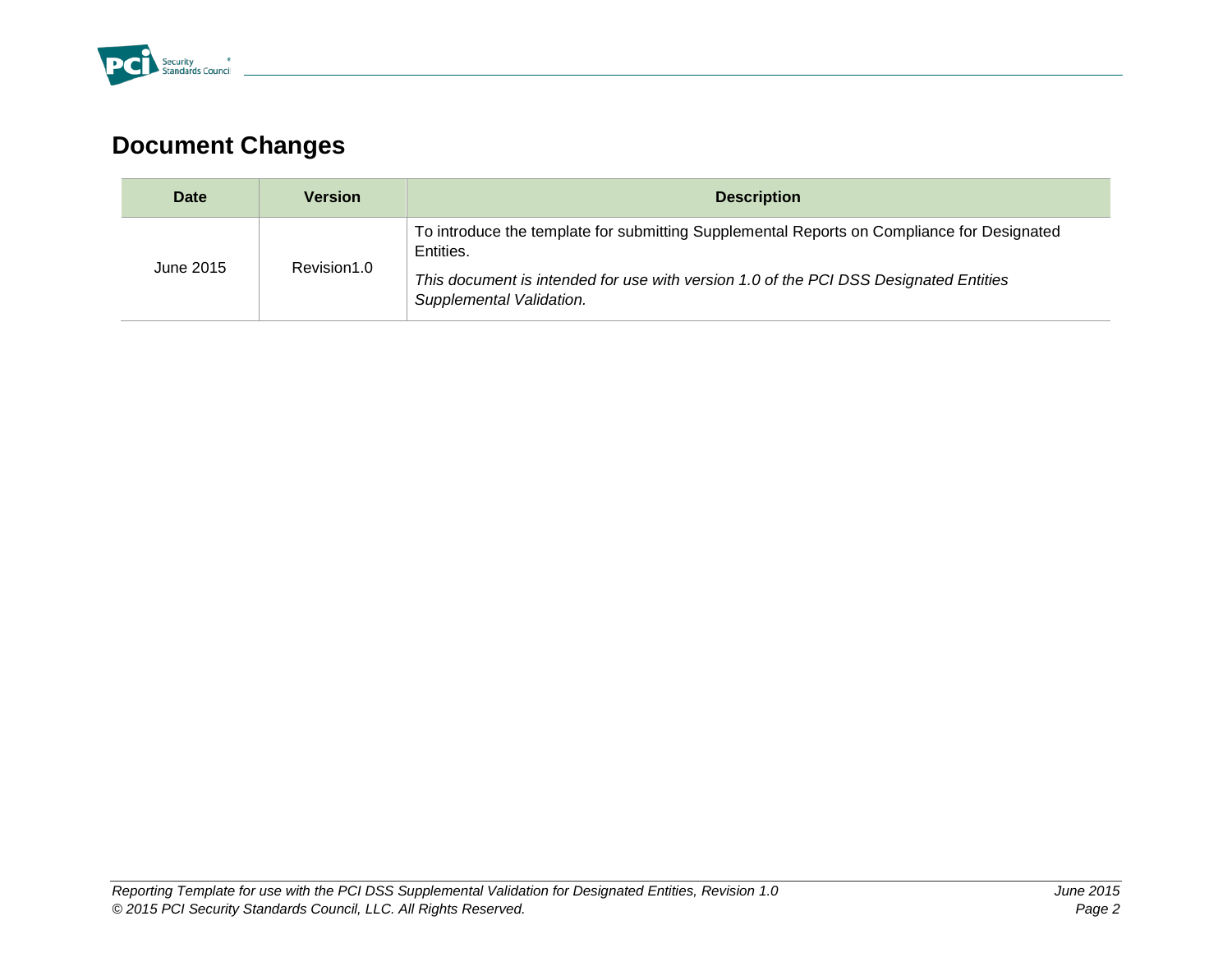

### **Introduction to the Supplemental ROC Template for PCI DSS Designated Entities Supplemental Validation**

#### *Instructions for Submission*

This document, the *Reporting Template for use with the PCI DSS Designated Entities Supplemental Validation, Revision 1.0* ("Supplemental ROC Template" or "S-ROC"), is the mandatory template for Qualified Security Assessors (QSAs) completing assessment of a designated entity against the *PCI DSS Designated Entities Supplemental Validation, Version 1.0.* 

#### **Note that an entity is** *ONLY* **required to undergo an assessment according to this document if instructed to do so by an acquirer or a payment brand.**

This "Supplemental ROC Template" or "S-ROC" document is to be completed according to the same instructions provided in the Reporting Template for PCI DSS v3. Refer to the *Reporting Template(s) for use with PCI DSS v3* and the *ROC Reporting Template for PCI DSS v3: Frequently Asked Questions (FAQs)* documents on the PCI SSC website for detailed instruction on how to complete these reporting templates. As such, do not delete any content from any place in this document, including this section and the versioning above. Excessive personalization and changes to sections – including additional sections - may not be accepted by accepting entities, and personalization should be limited to the title page.

The "S-ROC" template is an addendum to the ROC Reporting Template and is not intended to stand alone. Because of this, details related to Scope of Work, Details of Reviewed Environment and so on that are applicable to the environment reviewed for the S-ROC must be included in the applicable sections in the full ROC for that entity. For example, the list of interviewees in the full ROC should also include any persons interviewed during assessment of the *PCI DSS Designated Entities Supplemental Validation*.

While this supplemental validation would typically be done in conjunction with a full PCI DSS assessment, entities should contact their payment brand and/or acquirer with any questions about completing and submitting these reports.

### **Note that an entity is** *ONLY* **required to undergo an assessment according to this document if instructed to do so by an acquirer or a payment brand.**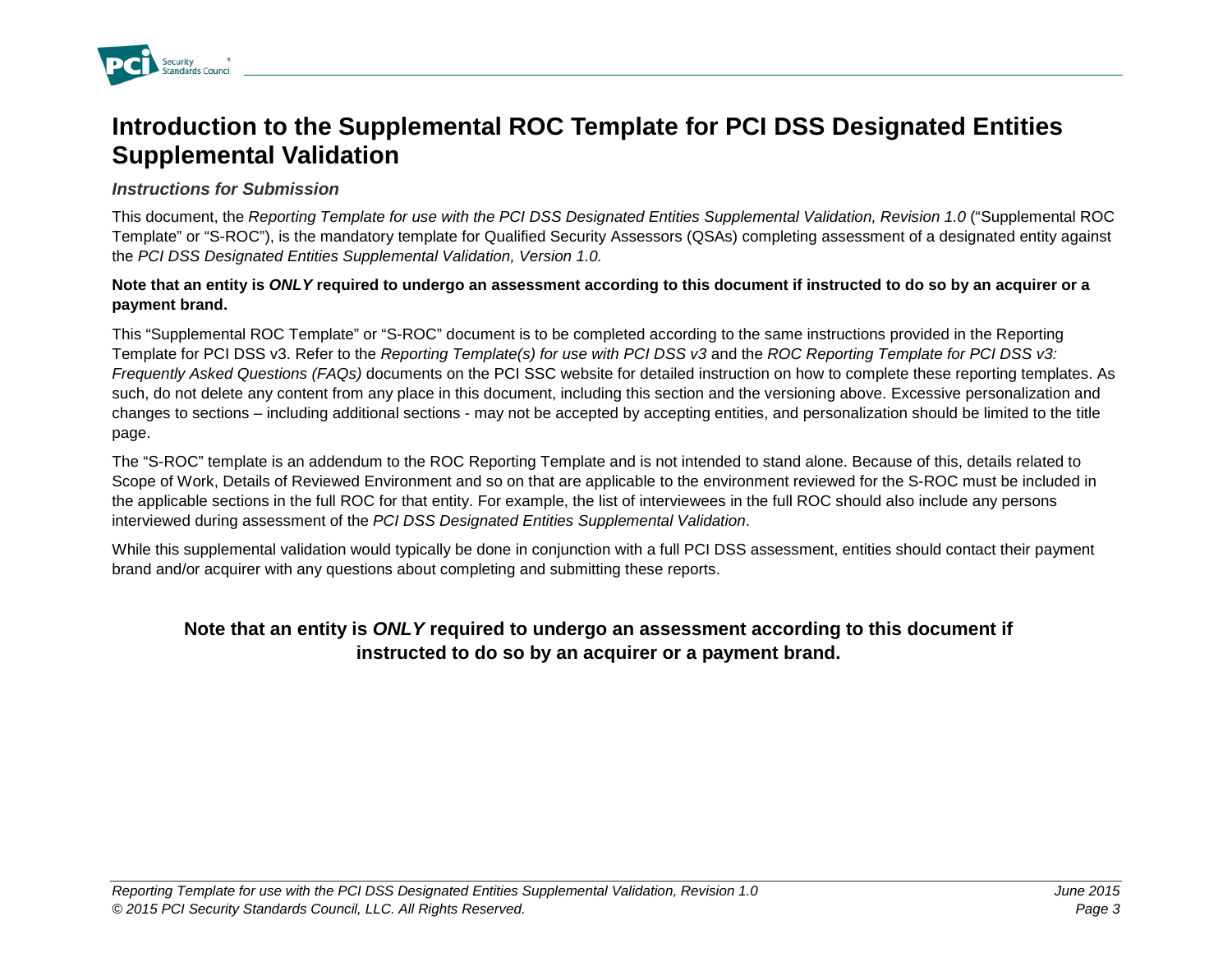## **Addendum to ROC Reporting Template - Reporting Template for use with the PCI DSS Designated Entities Supplemental Validation**

### **Findings and Observations**

|                                                                                                                                                                                                                                 |                                                                                                                                                                                                                                      |                                                         | <b>Summary of Assessment Findings</b><br>(check one) |                    |     |                        |
|---------------------------------------------------------------------------------------------------------------------------------------------------------------------------------------------------------------------------------|--------------------------------------------------------------------------------------------------------------------------------------------------------------------------------------------------------------------------------------|---------------------------------------------------------|------------------------------------------------------|--------------------|-----|------------------------|
| <b>PCI DSS Requirements</b><br>and Testing Procedures                                                                                                                                                                           | <b>Reporting Instruction</b>                                                                                                                                                                                                         | <b>Reporting Details:</b><br><b>Assessor's Response</b> | In Place                                             | In Place<br>w/ CCW | N/A | Not in<br><b>Place</b> |
| DE.1 Implement a PCI DSS compliance program                                                                                                                                                                                     |                                                                                                                                                                                                                                      |                                                         |                                                      |                    |     |                        |
| <b>DE.1.1</b> Executive management shall establish responsibility for the protection of cardholder data and a PCI DSS<br>compliance program to include:<br>Overall accountability for maintaining PCI DSS compliance            |                                                                                                                                                                                                                                      |                                                         |                                                      |                    |     |                        |
| Defining a charter for a PCI DSS compliance program<br>Provide updates to executive management and board of directors on PCI DSS compliance initiatives and issues,<br>including remediation activities, at least annually.     |                                                                                                                                                                                                                                      |                                                         | П                                                    | П                  | П   | П                      |
| <b>PCI DSS Reference: Requirement 12</b>                                                                                                                                                                                        |                                                                                                                                                                                                                                      |                                                         |                                                      |                    |     |                        |
| <b>DE.1.1.a</b> Examine documentation to<br>verify executive management has<br>assigned overall accountability for<br>maintaining the entity's PCI DSS<br>compliance.                                                           | Identify the document(s) examined to verify<br>executive management has assigned overall<br>accountability for maintaining the entity's PCI DSS<br>compliance.                                                                       | <report findings="" here=""></report>                   |                                                      |                    |     |                        |
| DE.1.1.b Examine the company's PCI<br>DSS charter to verify it outlines the<br>conditions under which the PCI DSS<br>compliance program is organized.                                                                           | Identify the company's PCI DSS charter<br>document(s) examined to verify the charter<br>outlines the conditions under which the PCI DSS<br>compliance program is organized.                                                          | <report findings="" here=""></report>                   |                                                      |                    |     |                        |
| <b>DE.1.1.c</b> Examine executive<br>management and board of directors<br>meeting minutes and/or presentations<br>to ensure PCI DSS compliance<br>initiatives and remediation activities<br>are communicated at least annually. | Identify the sample of executive management<br>and board of directors meeting minutes and/or<br>presentations examined to ensure PCI DSS<br>compliance initiatives and remediation activities<br>are communicated at least annually. | <report findings="" here=""></report>                   |                                                      |                    |     |                        |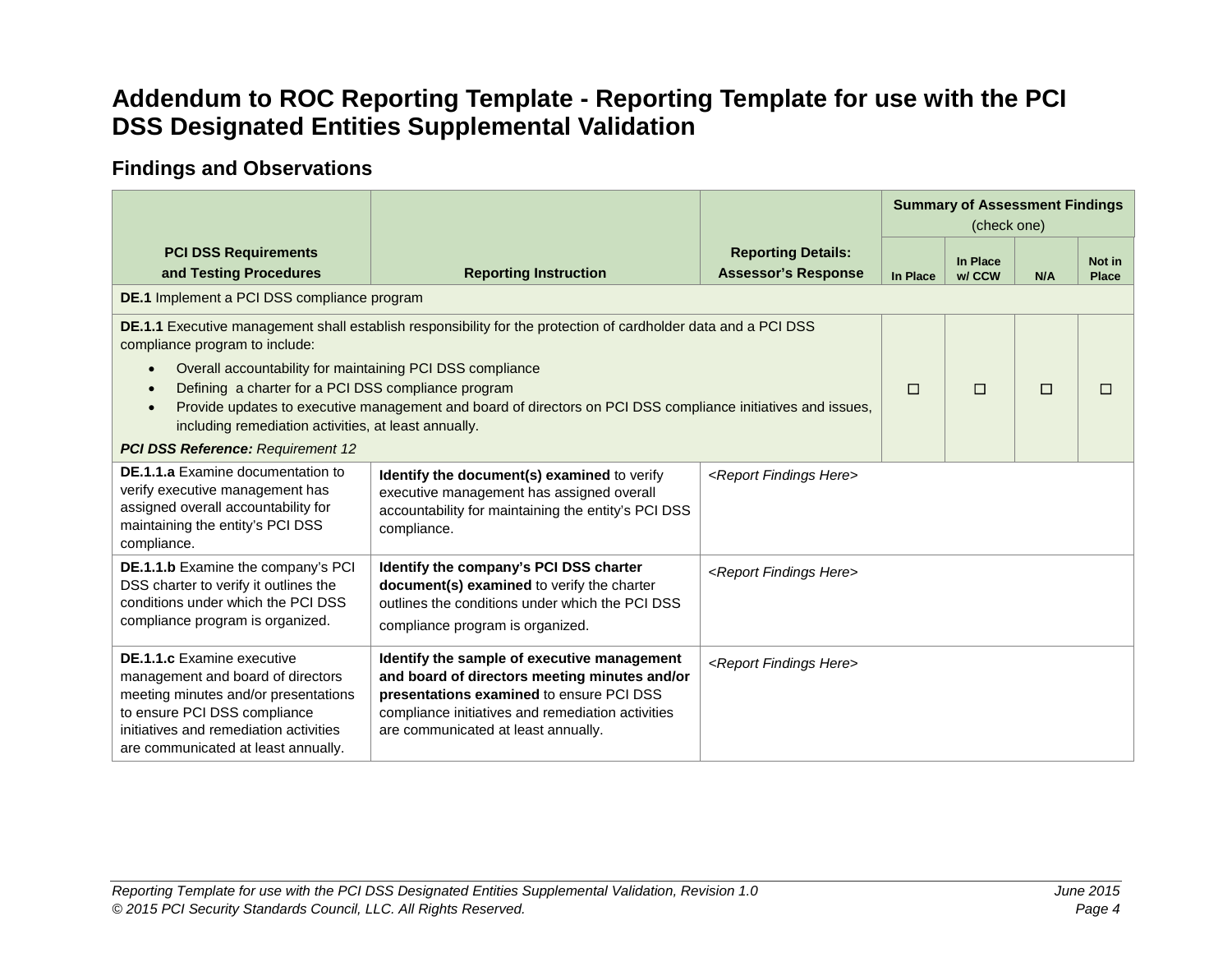

|                                                                                                                                                                                                                                                                                                                                                                                                                                                                                                                                                                                          |                                                                                                                                                                                                                                                                                                                                                                                                                                                                   |                                                         | <b>Summary of Assessment Findings</b><br>(check one) |                    |     |                        |
|------------------------------------------------------------------------------------------------------------------------------------------------------------------------------------------------------------------------------------------------------------------------------------------------------------------------------------------------------------------------------------------------------------------------------------------------------------------------------------------------------------------------------------------------------------------------------------------|-------------------------------------------------------------------------------------------------------------------------------------------------------------------------------------------------------------------------------------------------------------------------------------------------------------------------------------------------------------------------------------------------------------------------------------------------------------------|---------------------------------------------------------|------------------------------------------------------|--------------------|-----|------------------------|
| <b>PCI DSS Requirements</b><br>and Testing Procedures                                                                                                                                                                                                                                                                                                                                                                                                                                                                                                                                    | <b>Reporting Instruction</b>                                                                                                                                                                                                                                                                                                                                                                                                                                      | <b>Reporting Details:</b><br><b>Assessor's Response</b> | In Place                                             | In Place<br>w/ CCW | N/A | Not in<br><b>Place</b> |
| <b>DE.1.2</b> A formal PCI DSS compliance program must be in place to include:<br>Definition of activities for maintaining and monitoring overall PCI DSS compliance, including business as usual<br>activities<br>Annual PCI DSS assessment processes<br>Processes for the continuous validation of PCI DSS requirements (for example: daily, weekly, quarterly, etc. as<br>applicable per requirement).<br>A process for performing business impact analyses to determine potential PCI DSS impacts for strategic business<br>decisions<br><b>PCI DSS Reference: Requirements 1-12</b> | $\Box$                                                                                                                                                                                                                                                                                                                                                                                                                                                            | $\Box$                                                  | □                                                    | $\Box$             |     |                        |
| <b>DE.1.2.a</b> Examine information security<br>policies and procedures to verify that<br>processes are specifically defined for<br>the following:<br>Maintaining and monitoring<br>overall PCI DSS compliance,<br>including business as usual<br>activities<br>Annual PCI DSS assessment(s)<br>Continuous validation of PCI<br><b>DSS</b> requirements<br>Business impact analyses to<br>determine potential PCI DSS<br>impacts for strategic business<br>decisions                                                                                                                     | Identify the information security policies and<br>procedures document(s) examined to verify<br>that processes are specifically defined for the<br>following:<br>Maintaining and monitoring overall PCI DSS<br>compliance, including business as usual<br>activities<br>Annual PCI DSS assessment(s)<br>Continuous validation of PCI DSS<br>requirements<br>Business impact analyses to determine<br>potential PCI DSS impacts for strategic<br>business decisions | <report findings="" here=""></report>                   |                                                      |                    |     |                        |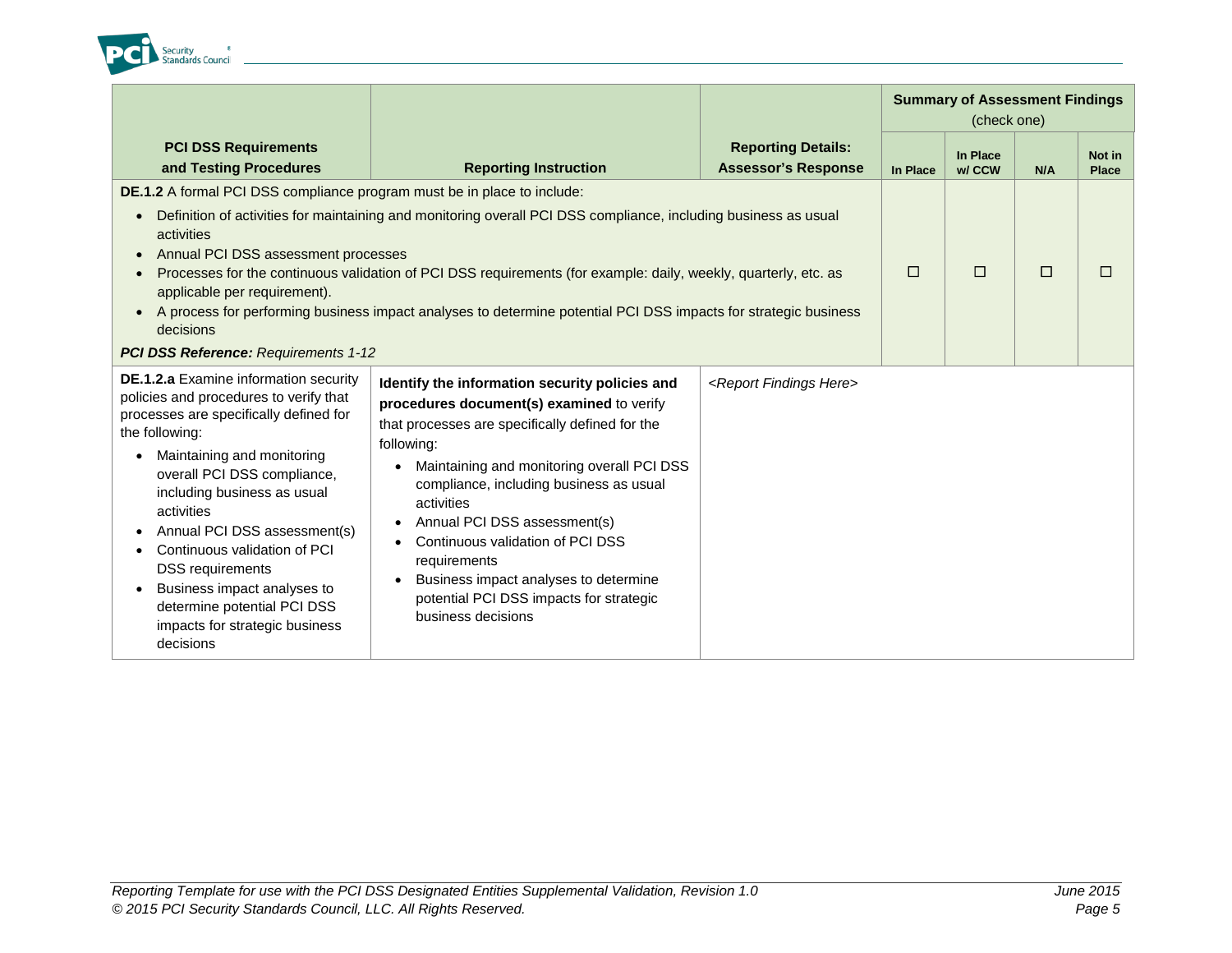

|                                                                                                                                                                                                                                                                                                                                                                                        |                                                                                                                                                                                                                                                                                                                                                                                                    |                                                                                                           | <b>Summary of Assessment Findings</b><br>(check one) |                    |     |                        |  |  |
|----------------------------------------------------------------------------------------------------------------------------------------------------------------------------------------------------------------------------------------------------------------------------------------------------------------------------------------------------------------------------------------|----------------------------------------------------------------------------------------------------------------------------------------------------------------------------------------------------------------------------------------------------------------------------------------------------------------------------------------------------------------------------------------------------|-----------------------------------------------------------------------------------------------------------|------------------------------------------------------|--------------------|-----|------------------------|--|--|
| <b>PCI DSS Requirements</b><br>and Testing Procedures                                                                                                                                                                                                                                                                                                                                  | <b>Reporting Instruction</b>                                                                                                                                                                                                                                                                                                                                                                       | <b>Reporting Details:</b><br><b>Assessor's Response</b>                                                   | In Place                                             | In Place<br>w/ CCW | N/A | Not in<br><b>Place</b> |  |  |
| DE.1.2.b Interview personnel and<br>observe compliance activities to verify<br>that the defined processes are<br>implemented for the following:<br>Maintaining and monitoring<br>overall PCI DSS compliance,<br>including business as usual<br>activities<br>Annual PCI DSS assessment(s)<br>Continuous validation of PCI<br><b>DSS</b> requirements                                   | Identify the personnel interviewed who confirm<br>that defined processes are implemented for:<br>Maintaining and monitoring overall PCI DSS<br>compliance, including business as usual<br>activities<br>Annual PCI DSS assessment(s)<br>Continuous validation of PCI DSS<br>requirements<br>Business impact analyses to determine<br>potential PCI DSS impacts for strategic<br>business decisions | <report findings="" here=""></report>                                                                     |                                                      |                    |     |                        |  |  |
| Business impact analyses to<br>determine potential PCI DSS<br>impacts for strategic business                                                                                                                                                                                                                                                                                           | following:                                                                                                                                                                                                                                                                                                                                                                                         | Describe how compliance activities were observed to verify that defined processes are implemented for the |                                                      |                    |     |                        |  |  |
| decisions                                                                                                                                                                                                                                                                                                                                                                              | Maintaining and monitoring overall PCI DSS<br>compliance, including business as usual<br>activities                                                                                                                                                                                                                                                                                                | <report findings="" here=""></report>                                                                     |                                                      |                    |     |                        |  |  |
|                                                                                                                                                                                                                                                                                                                                                                                        | Annual PCI DSS assessment(s)                                                                                                                                                                                                                                                                                                                                                                       | <report findings="" here=""></report>                                                                     |                                                      |                    |     |                        |  |  |
|                                                                                                                                                                                                                                                                                                                                                                                        | Continuous validation of PCI DSS<br>٠<br>requirements                                                                                                                                                                                                                                                                                                                                              | <report findings="" here=""></report>                                                                     |                                                      |                    |     |                        |  |  |
|                                                                                                                                                                                                                                                                                                                                                                                        | Business impact analyses to determine<br>potential PCI DSS impacts for strategic<br>business decisions                                                                                                                                                                                                                                                                                             | <report findings="" here=""></report>                                                                     |                                                      |                    |     |                        |  |  |
| personnel, including at least the following:                                                                                                                                                                                                                                                                                                                                           | DE.1.3 PCI DSS compliance roles and responsibilities must be specifically defined and formally assigned to one or more                                                                                                                                                                                                                                                                             |                                                                                                           |                                                      |                    |     |                        |  |  |
| Managing PCI DSS business as usual activities<br>Managing annual PCI DSS assessments<br>Managing continuous validation of PCI DSS requirements (for example: daily, weekly, quarterly, etc. as applicable<br>per requirement)<br>Managing business impact analyses to determine potential PCI DSS impacts for strategic business decisions<br><b>PCI DSS Reference: Requirement 12</b> |                                                                                                                                                                                                                                                                                                                                                                                                    |                                                                                                           |                                                      | □                  | □   | $\Box$                 |  |  |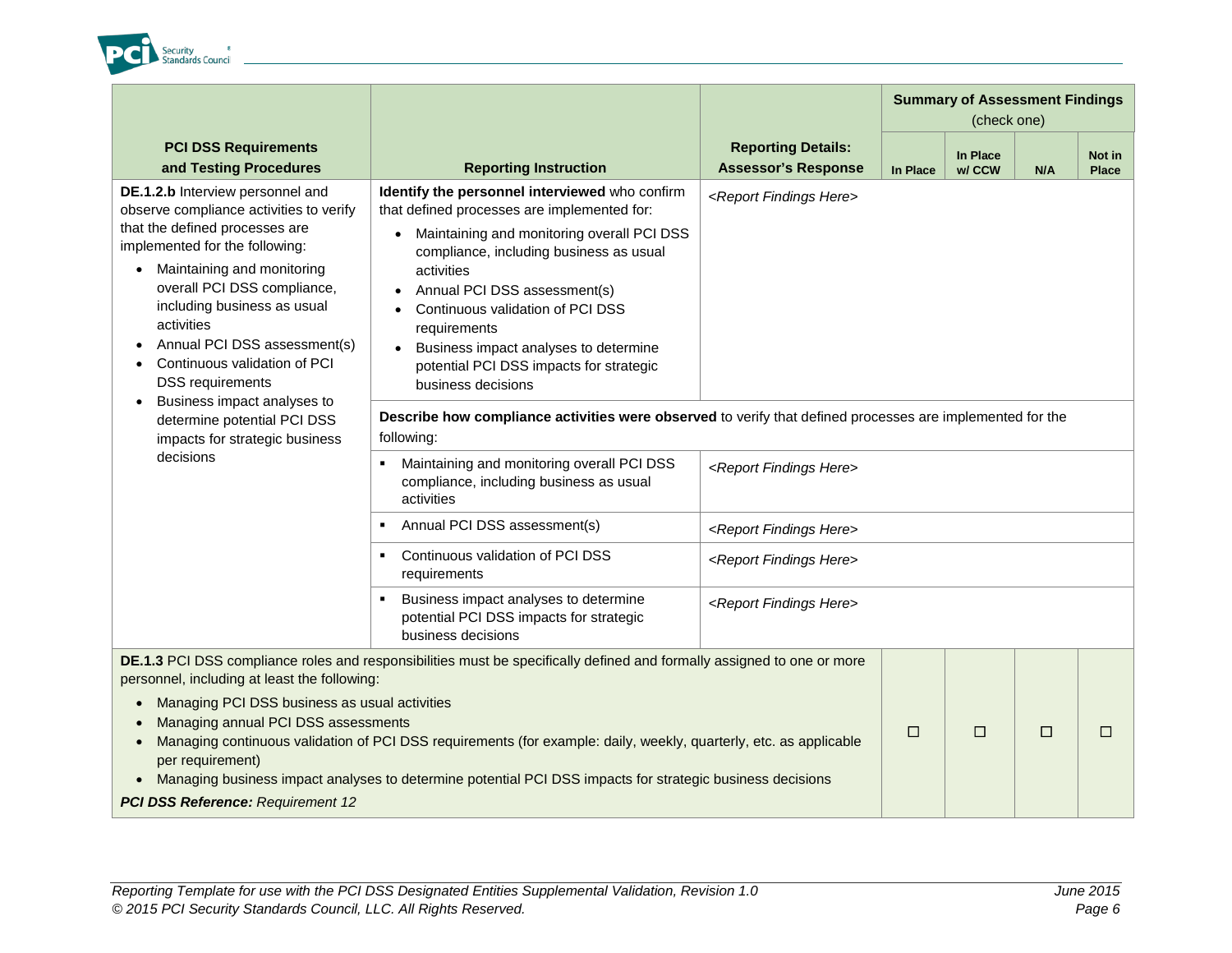

|                                                                                                                                                                                                                                                                                                                                                                                                                                                                                                                                                                                                                      |                                                                                                                                                                                                                                                                                                                                                                                                                                                                                                                                                                                                                                                                                                                                                                                                                                                                                                                                                                                                |                                                                                 | <b>Summary of Assessment Findings</b><br>(check one) |                    |     |                 |  |  |
|----------------------------------------------------------------------------------------------------------------------------------------------------------------------------------------------------------------------------------------------------------------------------------------------------------------------------------------------------------------------------------------------------------------------------------------------------------------------------------------------------------------------------------------------------------------------------------------------------------------------|------------------------------------------------------------------------------------------------------------------------------------------------------------------------------------------------------------------------------------------------------------------------------------------------------------------------------------------------------------------------------------------------------------------------------------------------------------------------------------------------------------------------------------------------------------------------------------------------------------------------------------------------------------------------------------------------------------------------------------------------------------------------------------------------------------------------------------------------------------------------------------------------------------------------------------------------------------------------------------------------|---------------------------------------------------------------------------------|------------------------------------------------------|--------------------|-----|-----------------|--|--|
| <b>PCI DSS Requirements</b><br>and Testing Procedures                                                                                                                                                                                                                                                                                                                                                                                                                                                                                                                                                                | <b>Reporting Instruction</b>                                                                                                                                                                                                                                                                                                                                                                                                                                                                                                                                                                                                                                                                                                                                                                                                                                                                                                                                                                   | <b>Reporting Details:</b><br><b>Assessor's Response</b>                         | In Place                                             | In Place<br>w/ CCW | N/A | Not in<br>Place |  |  |
| <b>DE.1.3.a</b> Examine information security<br>policies and procedures and interview<br>personnel to verify that roles and<br>responsibilities are clearly defined and<br>that duties are assigned to include at<br>least the following:<br>• Managing PCI DSS business as<br>usual activities<br>• Managing annual PCI DSS<br>assessments<br>• Managing continuous validation of<br>PCI DSS requirements (for<br>example: daily, weekly, quarterly,<br>etc. as applicable per requirement)<br>• Managing business impact analyses<br>to determine potential PCI DSS<br>impacts for strategic business<br>decisions | Identify the information security policies and<br>procedures document(s) examined to verify<br>that roles and responsibilities are clearly defined<br>and that duties are assigned to include at least the<br>following:<br>• Managing PCI DSS business as usual activities<br>• Managing annual PCI DSS assessments<br>Managing continuous validation of PCI DSS<br>$\bullet$<br>requirements<br>Managing business impact analyses to<br>٠<br>determine potential PCI DSS impacts for<br>strategic business decisions<br>Identify the personnel interviewed who confirm<br>that roles and responsibilities are clearly defined<br>and that duties are assigned to include at least the<br>following:<br>• Managing PCI DSS business as usual activities<br>Managing annual PCI DSS assessments<br>$\bullet$<br>• Managing continuous validation of PCI DSS<br>requirements<br>Managing business impact analyses to<br>determine potential PCI DSS impacts for<br>strategic business decisions | <report findings="" here=""><br/><report findings="" here=""></report></report> |                                                      |                    |     |                 |  |  |
| DE.1.3.b Interview responsible<br>personnel and verify they are familiar<br>with and performing their designated<br>PCI DSS compliance responsibilities.                                                                                                                                                                                                                                                                                                                                                                                                                                                             | Identify the personnel interviewed who confirm<br>that they are familiar with and performing their<br>designated PCI DSS compliance responsibilities.                                                                                                                                                                                                                                                                                                                                                                                                                                                                                                                                                                                                                                                                                                                                                                                                                                          | <report findings="" here=""></report>                                           |                                                      |                    |     |                 |  |  |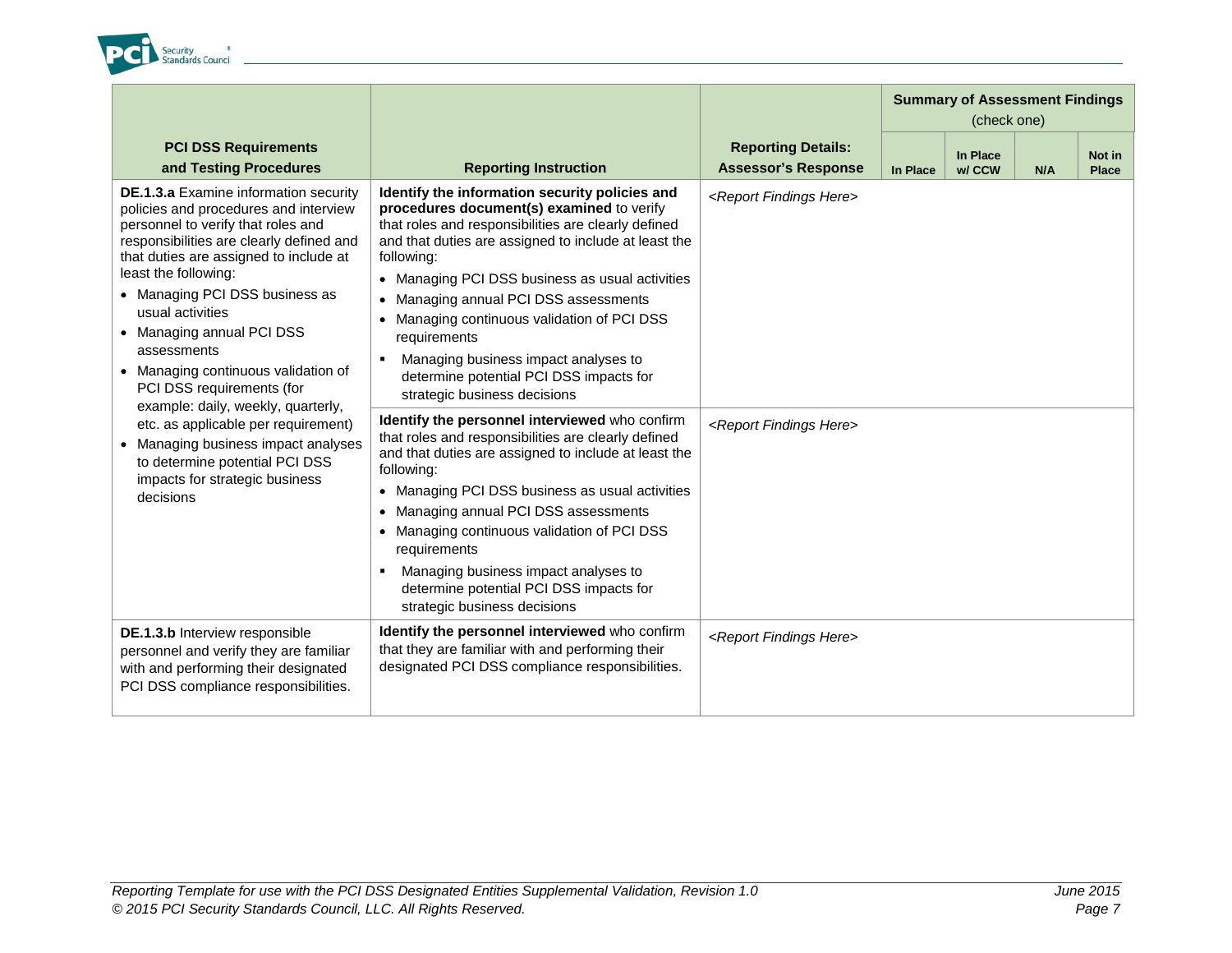

|                                                                                                                                                                                                                                                                                                                                                                                                                                                                                                                                                                                                                       |                                                                                                                                                                                                                                                      |                                                         |          | <b>Summary of Assessment Findings</b><br>(check one) |     |                        |
|-----------------------------------------------------------------------------------------------------------------------------------------------------------------------------------------------------------------------------------------------------------------------------------------------------------------------------------------------------------------------------------------------------------------------------------------------------------------------------------------------------------------------------------------------------------------------------------------------------------------------|------------------------------------------------------------------------------------------------------------------------------------------------------------------------------------------------------------------------------------------------------|---------------------------------------------------------|----------|------------------------------------------------------|-----|------------------------|
| <b>PCI DSS Requirements</b><br>and Testing Procedures                                                                                                                                                                                                                                                                                                                                                                                                                                                                                                                                                                 | <b>Reporting Instruction</b>                                                                                                                                                                                                                         | <b>Reporting Details:</b><br><b>Assessor's Response</b> | In Place | In Place<br>w/ CCW                                   | N/A | Not in<br><b>Place</b> |
| compliance responsibilities (as identified in DE.1.3).<br>PCI DSS Reference: Requirement 12                                                                                                                                                                                                                                                                                                                                                                                                                                                                                                                           | DE.1.4 Provide up-to-date PCI DSS and/or information security training at least annually to personnel with PCI DSS                                                                                                                                   |                                                         | □        | □                                                    | □   | $\Box$                 |
| <b>DE.1.4.a</b> Examine information security<br>policies and procedures to verify that<br>PCI DSS and/or similar information<br>security training is required at least<br>annually for each role with PCI DSS<br>compliance responsibilities.                                                                                                                                                                                                                                                                                                                                                                         | Identify the information security policies and<br>procedures document(s) examined to verify<br>that PCI DSS and/or similar information security<br>training is required at least annually for each role<br>with PCI DSS compliance responsibilities. | <report findings="" here=""></report>                   |          |                                                      |     |                        |
| DE.1.4.b Interview personnel and<br>examine certificates of attendance or<br>other records to verify that personnel<br>with PCI DSS compliance<br>responsibility receive up-to-date PCI                                                                                                                                                                                                                                                                                                                                                                                                                               | Identify the personnel interviewed who confirm<br>that personnel with PCI DSS compliance<br>responsibility receive up-to-date PCI DSS and/or<br>similar information security training at least<br>annually.                                          | <report findings="" here=""></report>                   |          |                                                      |     |                        |
| DSS and/or similar information security<br>training at least annually.                                                                                                                                                                                                                                                                                                                                                                                                                                                                                                                                                | Identify the certificates of attendance or other<br>records examined to verify that personnel with<br>PCI DSS compliance responsibility receive up-to-<br>date PCI DSS and/or similar information security<br>training at least annually.            | <report findings="" here=""></report>                   |          |                                                      |     |                        |
| <b>DE.2</b> Document and validate PCI DSS scope                                                                                                                                                                                                                                                                                                                                                                                                                                                                                                                                                                       |                                                                                                                                                                                                                                                      |                                                         |          |                                                      |     |                        |
| DE.2.1 Document and confirm the accuracy of PCI DSS scope at least quarterly and upon significant changes to the in-<br>scope environment. At a minimum, the quarterly scoping validation should include:<br>Identifying all in-scope networks and system components<br>Identifying all out-of-scope networks and justification for networks being out of scope, including descriptions of all<br>segmentation controls implemented<br>Identifying all connected entities (e.g. third party entities with access to the cardholder data environment (CDE))<br><b>PCI DSS Reference:</b> Scope of PCI DSS Requirements | $\Box$                                                                                                                                                                                                                                               | $\Box$                                                  | □        | $\Box$                                               |     |                        |
| <b>DE.2.1.a</b> Examine documented results<br>of scope reviews and interview<br>personnel to verify that the reviews are<br>performed:<br>At least quarterly<br>$\bullet$<br>After significant changes to the                                                                                                                                                                                                                                                                                                                                                                                                         | Identify the documented results of scope<br>reviews examined to verify that the reviews are<br>performed:<br>At least quarterly<br>$\bullet$<br>After significant changes to the in-scope<br>$\bullet$<br>environment                                | <report findings="" here=""></report>                   |          |                                                      |     |                        |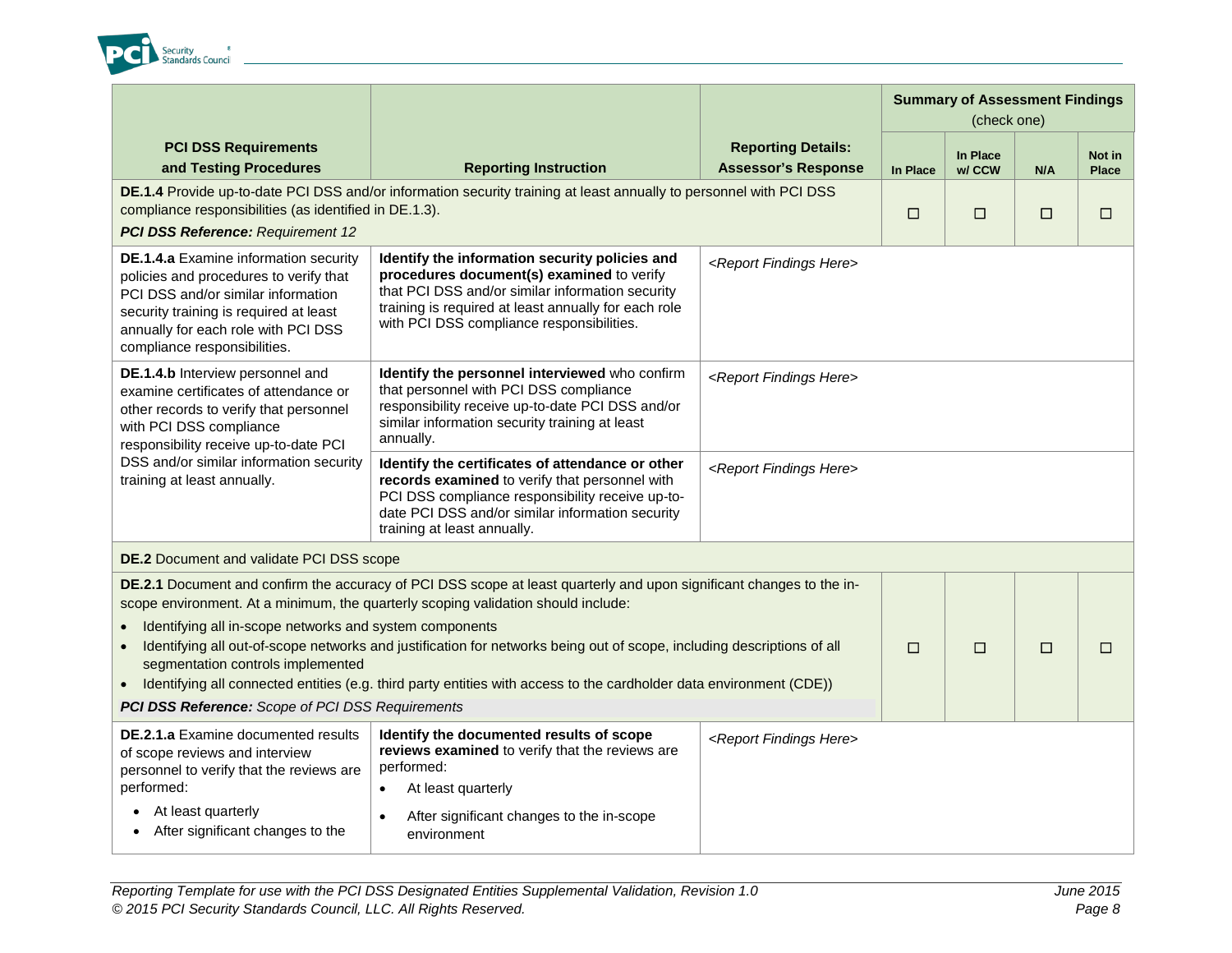

|                                                                                                                                                                                                                                                                                                                                                      |                                                                                                                                                                                               |                                                         | <b>Summary of Assessment Findings</b><br>(check one) |                    |     |                        |
|------------------------------------------------------------------------------------------------------------------------------------------------------------------------------------------------------------------------------------------------------------------------------------------------------------------------------------------------------|-----------------------------------------------------------------------------------------------------------------------------------------------------------------------------------------------|---------------------------------------------------------|------------------------------------------------------|--------------------|-----|------------------------|
| <b>PCI DSS Requirements</b><br>and Testing Procedures                                                                                                                                                                                                                                                                                                | <b>Reporting Instruction</b>                                                                                                                                                                  | <b>Reporting Details:</b><br><b>Assessor's Response</b> | In Place                                             | In Place<br>w/ CCW | N/A | Not in<br><b>Place</b> |
| in-scope environment                                                                                                                                                                                                                                                                                                                                 | Identify the personnel interviewed who confirm<br>that the reviews are performed:<br>At least quarterly<br>$\bullet$<br>After significant changes to the in-scope<br>$\bullet$<br>environment | <report findings="" here=""></report>                   |                                                      |                    |     |                        |
| <b>DE.2.1.b</b> Examine documented results<br>Using the documented results of quarterly scope review identified at DE 2.1.a, describe how the documented results<br>of quarterly scope reviews to verify the<br>of quarterly scope reviews were observed to verify that the following is performed:<br>following is performed:                       |                                                                                                                                                                                               |                                                         |                                                      |                    |     |                        |
| Identification of all in-scope<br>networks and system<br>components<br>Identification of all out-of-scope<br>networks and justification for<br>networks being out of scope,                                                                                                                                                                          | Identification of all in-scope networks and<br>$\bullet$<br>system components                                                                                                                 | <report findings="" here=""></report>                   |                                                      |                    |     |                        |
|                                                                                                                                                                                                                                                                                                                                                      | Identification of all out-of-scope networks<br>$\bullet$<br>and justification for networks being out of<br>scope, including descriptions of all<br>segmentation controls implemented          | <report findings="" here=""></report>                   |                                                      |                    |     |                        |
| including descriptions of all<br>segmentation controls<br>implemented<br>Identification of all connected<br>entities (e.g. third party entities<br>with access to the CDE)                                                                                                                                                                           | Identification of all connected entities                                                                                                                                                      | <report findings="" here=""></report>                   |                                                      |                    |     |                        |
| new network connections. Processes must include:                                                                                                                                                                                                                                                                                                     | DE.2.2 Determine PCI DSS scope impact for all changes to systems or networks, including additions of new systems and                                                                          |                                                         |                                                      |                    |     |                        |
| Performing a formal PCI DSS impact assessment<br>Identifying applicable PCI DSS requirements to the system or network<br>Updating PCI DSS scope as appropriate<br>Documented sign-off of the results of the impact assessment by responsible personnel (as defined in DE.1.3)<br>PCI DSS Reference: Scope of PCI DSS Requirements; Requirements 1-12 |                                                                                                                                                                                               |                                                         |                                                      | $\Box$             | □   | □                      |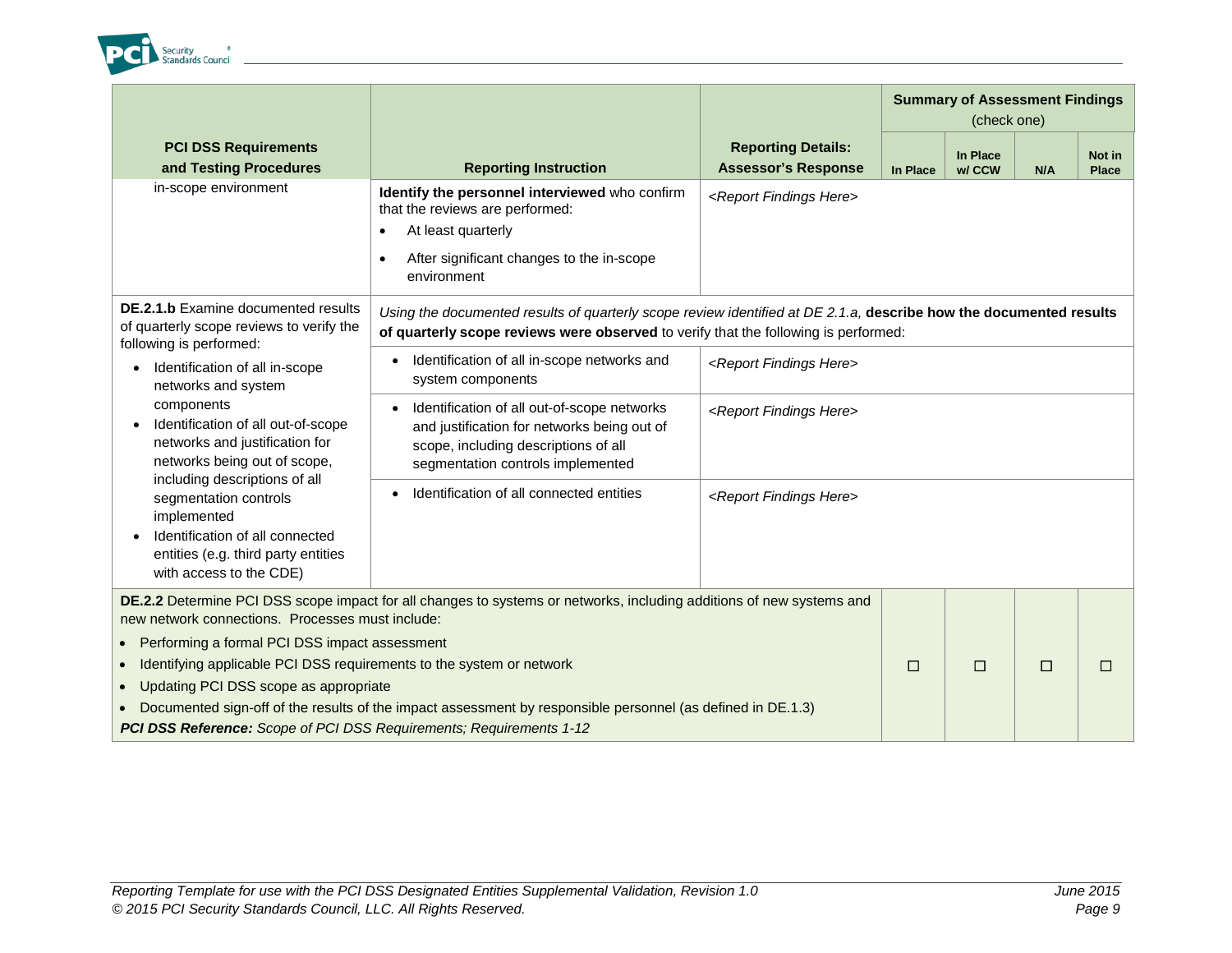

|                                                                                                                                                                                                                                                                                                                                                                                                                                                                                                                                                                                                    |                                                                                                                                                                                                                                                                                                                                                                                                                                                                                                                                                                                                                                                                                                                                                                                                                                                                     |                                                                                 | <b>Summary of Assessment Findings</b><br>(check one) |                    |     |                        |  |
|----------------------------------------------------------------------------------------------------------------------------------------------------------------------------------------------------------------------------------------------------------------------------------------------------------------------------------------------------------------------------------------------------------------------------------------------------------------------------------------------------------------------------------------------------------------------------------------------------|---------------------------------------------------------------------------------------------------------------------------------------------------------------------------------------------------------------------------------------------------------------------------------------------------------------------------------------------------------------------------------------------------------------------------------------------------------------------------------------------------------------------------------------------------------------------------------------------------------------------------------------------------------------------------------------------------------------------------------------------------------------------------------------------------------------------------------------------------------------------|---------------------------------------------------------------------------------|------------------------------------------------------|--------------------|-----|------------------------|--|
| <b>PCI DSS Requirements</b><br>and Testing Procedures                                                                                                                                                                                                                                                                                                                                                                                                                                                                                                                                              | <b>Reporting Instruction</b>                                                                                                                                                                                                                                                                                                                                                                                                                                                                                                                                                                                                                                                                                                                                                                                                                                        | <b>Reporting Details:</b><br><b>Assessor's Response</b>                         | In Place                                             | In Place<br>w/ CCW | N/A | Not in<br><b>Place</b> |  |
| DE.2.2 Examine change<br>documentation and interview<br>personnel to verify that for each<br>change to systems or networks:<br>• A formal PCI DSS impact<br>assessment was performed<br>PCI DSS requirements<br>applicable to the system or<br>network changes were identified<br>PCI DSS scope was updated as<br>appropriate for the change<br>Sign-off by responsible<br>personnel (as defined in DE.1.3)<br>was obtained and documented                                                                                                                                                         | Identify the change documentation examined<br>to verify that for each change to systems or<br>networks:<br>• A formal PCI DSS impact assessment was<br>performed<br>• PCI DSS requirements applicable to the<br>system or network changes were identified<br>PCI DSS scope was updated as<br>$\bullet$<br>appropriate for the change<br>• Sign-off by responsible personnel (as<br>defined in DE.1.3) was obtained and<br>documented<br>Identify the personnel interviewed who confirm<br>that for each change to systems or networks:<br>• A formal PCI DSS impact assessment was<br>performed<br>• PCI DSS requirements applicable to the<br>system or network changes were identified<br>• PCI DSS scope was updated as<br>appropriate for the change<br>Sign-off by responsible personnel (as<br>$\bullet$<br>defined in DE.1.3) was obtained and<br>documented | <report findings="" here=""><br/><report findings="" here=""></report></report> |                                                      |                    |     |                        |  |
| DE.2.2.1 Upon completion of a change, all relevant PCI DSS requirements must be verified on all new or changed<br>systems and networks, and documentation must be updated as applicable. Examples of PCI DSS requirements that<br>should be verified include, but are not limited to:<br>• Updated network diagram to reflect changes<br>• Systems are configured per configuration standards, with all default passwords changed and unnecessary services<br>disabled<br>• Systems are protected with required controls, e.g. file integrity monitoring (FIM), anti-virus, patches, audit logging |                                                                                                                                                                                                                                                                                                                                                                                                                                                                                                                                                                                                                                                                                                                                                                                                                                                                     |                                                                                 |                                                      | □                  | □   | $\Box$                 |  |
| documented and incorporated into data retention policy and procedures<br>• New systems are included in the quarterly vulnerability scanning process<br>PCI DSS Reference: Scope of PCI DSS Requirements; Requirement 1-12                                                                                                                                                                                                                                                                                                                                                                          | • Verification that sensitive authentication data (SAD) is not stored and that all cardholder data (CHD) storage is                                                                                                                                                                                                                                                                                                                                                                                                                                                                                                                                                                                                                                                                                                                                                 |                                                                                 |                                                      |                    |     |                        |  |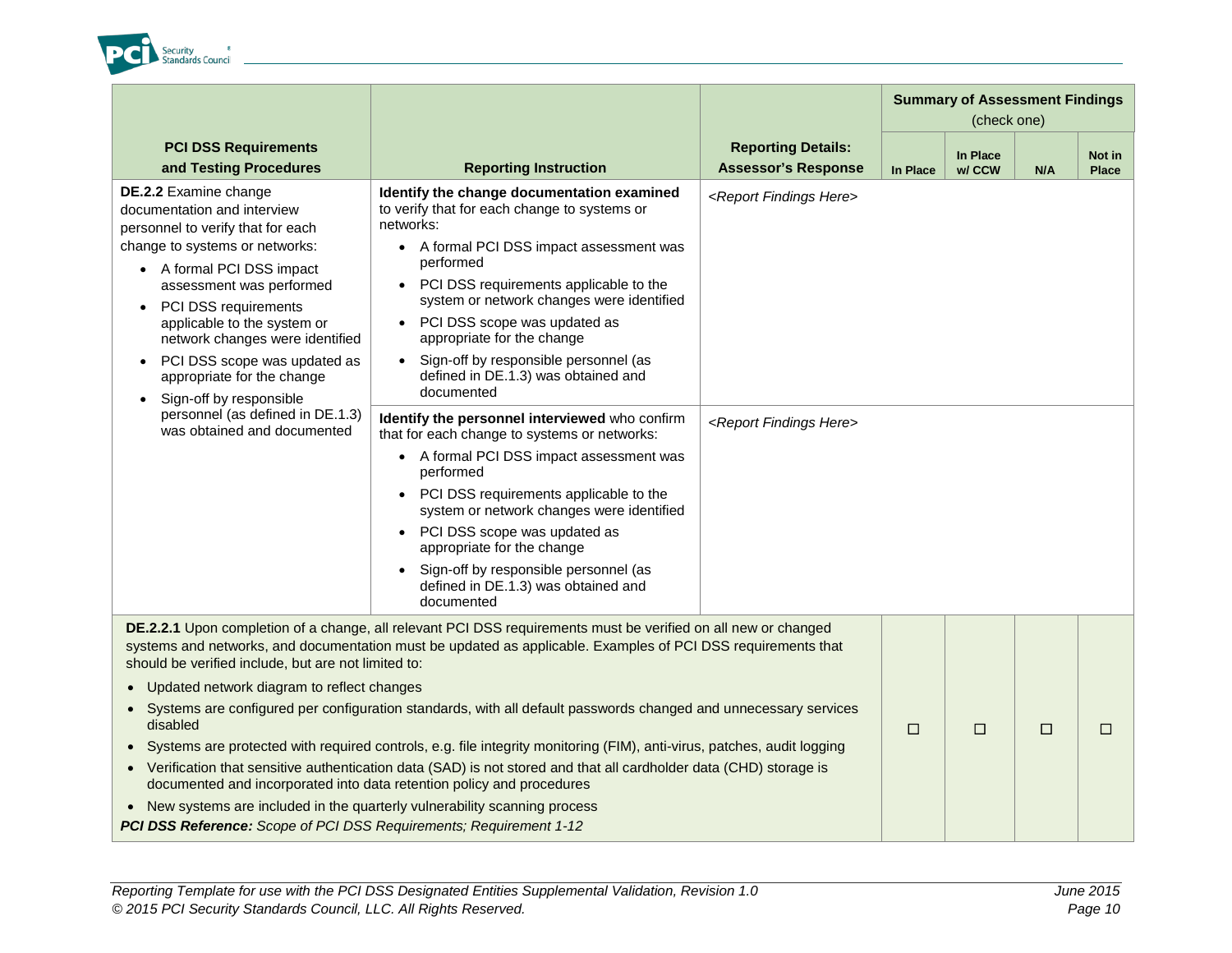

|                                                                                                                                                                                                  |                                                                                                                                                                                                                                                     |                                                         |          | <b>Summary of Assessment Findings</b><br>(check one) |        |                        |
|--------------------------------------------------------------------------------------------------------------------------------------------------------------------------------------------------|-----------------------------------------------------------------------------------------------------------------------------------------------------------------------------------------------------------------------------------------------------|---------------------------------------------------------|----------|------------------------------------------------------|--------|------------------------|
| <b>PCI DSS Requirements</b><br>and Testing Procedures                                                                                                                                            | <b>Reporting Instruction</b>                                                                                                                                                                                                                        | <b>Reporting Details:</b><br><b>Assessor's Response</b> | In Place | In Place<br>w/ CCW                                   | N/A    | Not in<br><b>Place</b> |
| DE.2.2.1 For a sample of systems and<br>network changes, examine change                                                                                                                          | Identify the sample of systems and network<br>changes.                                                                                                                                                                                              | <report findings="" here=""></report>                   |          |                                                      |        |                        |
| records, interview personnel and<br>observe the affected systems/networks                                                                                                                        | For the sample of systems and network changes:                                                                                                                                                                                                      |                                                         |          |                                                      |        |                        |
| to verify that applicable PCI DSS<br>requirements were implemented and<br>documentation updated as part of the<br>change.                                                                        | Identify the change records examined to verify<br>that applicable PCI DSS requirements were<br>implemented and documentation updated as part<br>of the change.                                                                                      | <report findings="" here=""></report>                   |          |                                                      |        |                        |
|                                                                                                                                                                                                  | Identify the personnel interviewed who confirm<br>that applicable PCI DSS requirements were<br>implemented and documentation updated as part<br>of the change.                                                                                      | <report findings="" here=""></report>                   |          |                                                      |        |                        |
|                                                                                                                                                                                                  | Describe how the affected systems/networks<br>were observed to verify that applicable PCI DSS<br>requirements were implemented and<br>documentation updated as part of the change.                                                                  | <report findings="" here=""></report>                   |          |                                                      |        |                        |
| applicability of controls.<br>PCI DSS Reference: Requirement 12                                                                                                                                  | DE.2.3 Changes to organizational structure (for example, a company merger or acquisition, change or reassignment of<br>personnel with responsibility for security controls) result in a formal (internal) review of the impact to PCI DSS scope and |                                                         | $\Box$   | $\Box$                                               | $\Box$ | $\Box$                 |
| DE.2.3 Examine policies and<br>procedures to verify that a change to<br>organizational structure results in<br>formal review of the impact to PCI<br>DSS scope and applicability of<br>controls. | Identify the policies and procedures<br>document(s) examined to verify that a change to<br>organizational structure results in formal review of<br>the impact to PCI DSS scope and applicability of<br>controls.                                    | <report findings="" here=""></report>                   |          |                                                      |        |                        |
|                                                                                                                                                                                                  | DE.2.4 If segmentation is used, confirm PCI DSS scope by performing penetration testing on segmentation controls at<br>least every six months and after any changes to segmentation controls/methods.                                               |                                                         | $\Box$   | $\Box$                                               | □      | $\Box$                 |
| <b>PCI DSS Reference: Requirement 11</b>                                                                                                                                                         |                                                                                                                                                                                                                                                     |                                                         |          |                                                      |        |                        |
| <b>DE.2.4</b> Examine the results from the<br>most recent penetration test to verify<br>that:                                                                                                    | Is segmentation in use? (yes/no)<br>If no, mark the remainder of DE 2.4 as "not<br>applicable."                                                                                                                                                     | <report findings="" here=""></report>                   |          |                                                      |        |                        |
| Penetration testing to verify<br>segmentation controls is                                                                                                                                        | <b>Identify the date</b> of the most recent penetration<br>test for which results are being examined.                                                                                                                                               | <report findings="" here=""></report>                   |          |                                                      |        |                        |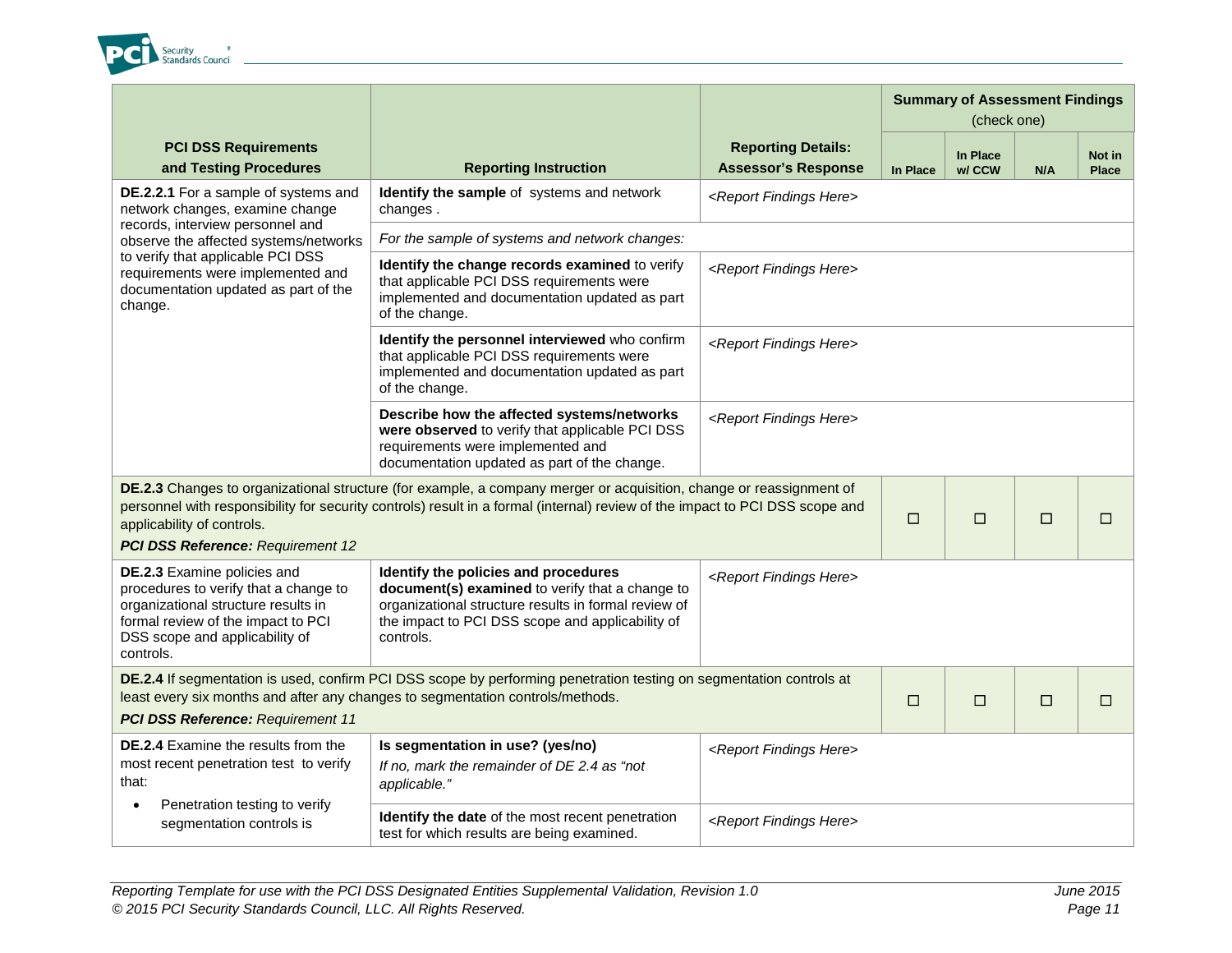

|                                                                                                                        |                                                                                                                                                                                           |                                                         | <b>Summary of Assessment Findings</b><br>(check one) |                    |     |                        |
|------------------------------------------------------------------------------------------------------------------------|-------------------------------------------------------------------------------------------------------------------------------------------------------------------------------------------|---------------------------------------------------------|------------------------------------------------------|--------------------|-----|------------------------|
| <b>PCI DSS Requirements</b><br>and Testing Procedures                                                                  | <b>Reporting Instruction</b>                                                                                                                                                              | <b>Reporting Details:</b><br><b>Assessor's Response</b> | In Place                                             | In Place<br>w/ CCW | N/A | Not in<br><b>Place</b> |
| performed at least every six<br>months and after any changes<br>to segmentation                                        | For the most recent penetration test, describe how examination of the results from the most recent penetration<br>test verify that:                                                       |                                                         |                                                      |                    |     |                        |
| controls/methods,                                                                                                      | Penetration testing to verify segmentation<br>٠                                                                                                                                           | <report findings="" here=""></report>                   |                                                      |                    |     |                        |
| The penetration testing covers<br>all segmentation<br>controls/methods in use                                          | controls is performed at least every six<br>months and after any changes to<br>segmentation controls/methods,                                                                             |                                                         |                                                      |                    |     |                        |
| The penetration testing verifies<br>that segmentation                                                                  | The penetration testing covers all<br>$\bullet$<br>segmentation controls/methods in use                                                                                                   | <report findings="" here=""></report>                   |                                                      |                    |     |                        |
| controls/methods are<br>operational and effective, and<br>isolate all out-of-scope systems<br>from systems in the CDE. | The penetration testing verifies that<br>$\bullet$<br>segmentation controls/methods are<br>operational and effective, and isolate all<br>out-of-scope systems from systems in the<br>CDE. | <report findings="" here=""></report>                   |                                                      |                    |     |                        |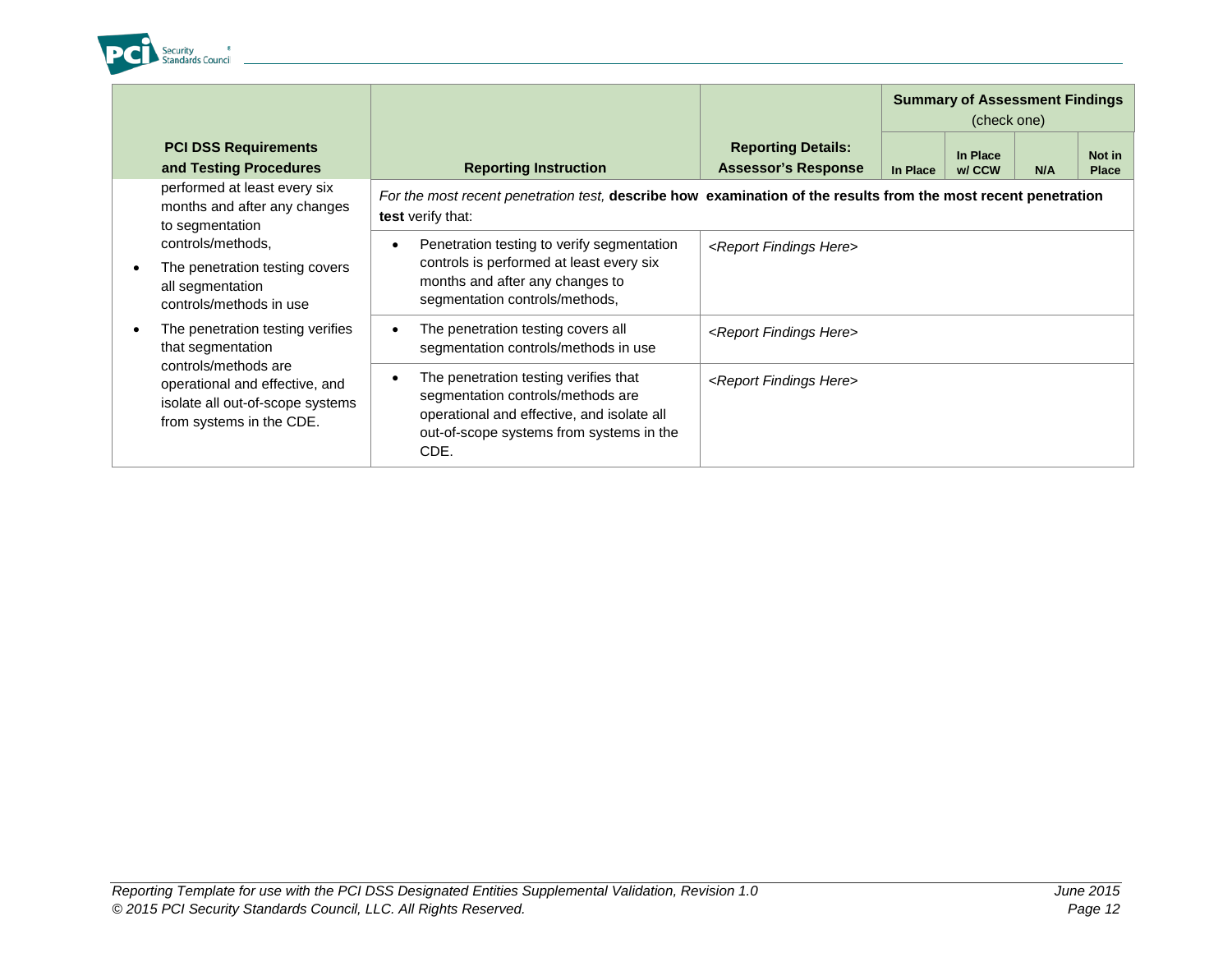

|                                                                                                                                                                                                                                                                                                                                                                                          |                                                                                                                                                                                                                                                                                                                                                                           |                                                         |          |                           | <b>Summary of Assessment Findings</b><br>(check one) |                        |
|------------------------------------------------------------------------------------------------------------------------------------------------------------------------------------------------------------------------------------------------------------------------------------------------------------------------------------------------------------------------------------------|---------------------------------------------------------------------------------------------------------------------------------------------------------------------------------------------------------------------------------------------------------------------------------------------------------------------------------------------------------------------------|---------------------------------------------------------|----------|---------------------------|------------------------------------------------------|------------------------|
| <b>PCI DSS Requirements</b><br>and Testing Procedures                                                                                                                                                                                                                                                                                                                                    | <b>Reporting Instruction</b>                                                                                                                                                                                                                                                                                                                                              | <b>Reporting Details:</b><br><b>Assessor's Response</b> | In Place | <b>In Place</b><br>w/ CCW | N/A                                                  | Not in<br><b>Place</b> |
|                                                                                                                                                                                                                                                                                                                                                                                          | DE.2.5 Implement a data discovery methodology to confirm PCI DSS scope and to locate all sources and locations of<br>clear text PAN at least quarterly, and upon significant changes to the cardholder environment or processes.                                                                                                                                          |                                                         |          |                           |                                                      |                        |
| networks outside of the currently defined CDE.                                                                                                                                                                                                                                                                                                                                           | Data discovery methodology must take into consideration the potential for clear text PAN to reside on systems and                                                                                                                                                                                                                                                         |                                                         | $\Box$   | $\Box$                    | □                                                    | $\Box$                 |
| <b>PCI DSS Reference:</b> Scope of PCI DSS Requirements                                                                                                                                                                                                                                                                                                                                  |                                                                                                                                                                                                                                                                                                                                                                           |                                                         |          |                           |                                                      |                        |
| DE.2.5.a Examine documented data<br>discovery methodology to verify the<br>following:<br>Data discovery methodology<br>$\bullet$<br>includes processes for<br>identifying all sources and<br>locations of clear text PAN<br>Methodology takes into<br>consideration the potential for<br>clear text PAN to reside on<br>systems and networks outside<br>of the currently defined CDE.    | Identify the data discovery methodology<br>document(s) examined to verify that;<br>Data discovery methodology includes<br>processes for identifying all sources and<br>locations of clear text PAN<br>Methodology takes into consideration the<br>$\bullet$<br>potential for clear text PAN to reside on<br>systems and networks outside of the<br>currently defined CDE. | <report findings="" here=""></report>                   |          |                           |                                                      |                        |
| <b>DE.2.5.b</b> Examine results from recent<br>data discovery efforts, and interview<br>responsible personnel to verify that<br>data discovery is performed at least<br>quarterly and upon significant changes                                                                                                                                                                           | Describe the results from recent data<br>discovery efforts examined to verify that data<br>discovery is performed at least quarterly and upon<br>significant changes to the cardholder environment<br>or processes.                                                                                                                                                       | <report findings="" here=""></report>                   |          |                           |                                                      |                        |
| to the cardholder environment or<br>processes                                                                                                                                                                                                                                                                                                                                            | Identify the personnel interviewed who confirm<br>that data discovery is performed at least quarterly<br>and upon significant changes to the cardholder<br>environment or processes.                                                                                                                                                                                      | <report findings="" here=""></report>                   |          |                           |                                                      |                        |
| DE.2.5.1 Ensure effectiveness of methods used for data discovery - e.g. methods must be able to discover clear text<br>PAN on all types of system components (for example, on each operating system or platform) and file formats in use.<br>The effectiveness of data discovery methods must be confirmed at least annually.<br><b>PCI DSS Reference:</b> Scope of PCI DSS Requirements |                                                                                                                                                                                                                                                                                                                                                                           |                                                         |          | $\Box$                    | □                                                    | $\Box$                 |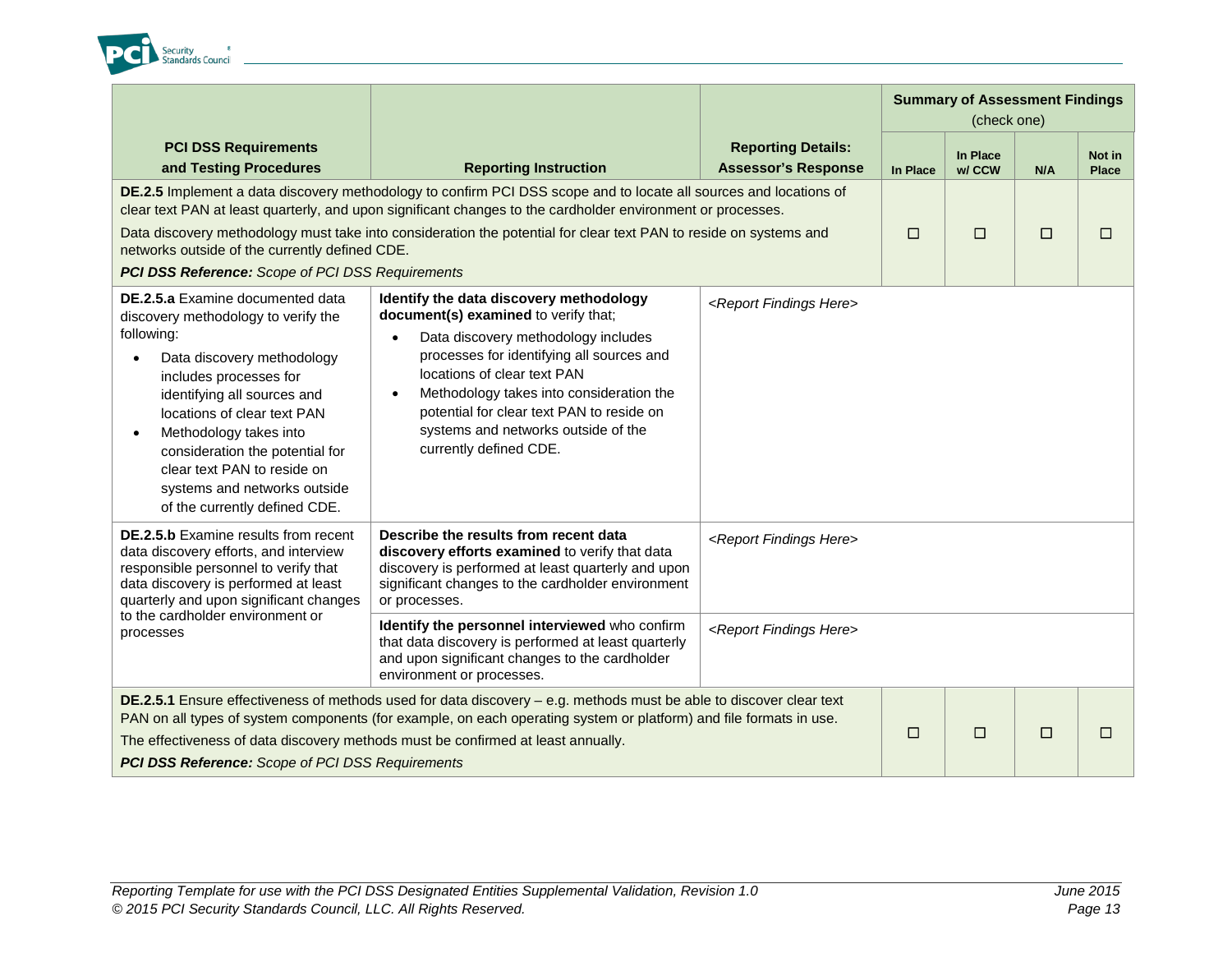

|                                                                                                                                                                                                                                                                                            |                                                                                                                                                                         |                                                                                                                                                                                                                        |                                                         |                 |                    | <b>Summary of Assessment Findings</b><br>(check one) |                        |
|--------------------------------------------------------------------------------------------------------------------------------------------------------------------------------------------------------------------------------------------------------------------------------------------|-------------------------------------------------------------------------------------------------------------------------------------------------------------------------|------------------------------------------------------------------------------------------------------------------------------------------------------------------------------------------------------------------------|---------------------------------------------------------|-----------------|--------------------|------------------------------------------------------|------------------------|
|                                                                                                                                                                                                                                                                                            | <b>PCI DSS Requirements</b><br>and Testing Procedures                                                                                                                   | <b>Reporting Instruction</b>                                                                                                                                                                                           | <b>Reporting Details:</b><br><b>Assessor's Response</b> | <b>In Place</b> | In Place<br>w/ CCW | N/A                                                  | Not in<br><b>Place</b> |
|                                                                                                                                                                                                                                                                                            | DE.2.5.1.a Interview personnel and<br>review documentation to verify:                                                                                                   | Identify the personnel interviewed who confirm<br>that:                                                                                                                                                                | <report findings="" here=""></report>                   |                 |                    |                                                      |                        |
|                                                                                                                                                                                                                                                                                            | The entity has a process in place<br>to test the effectiveness of<br>methods used for data discovery                                                                    | The entity has a process in place to test the<br>$\bullet$<br>effectiveness of methods used for data<br>discovery                                                                                                      |                                                         |                 |                    |                                                      |                        |
| $\bullet$                                                                                                                                                                                                                                                                                  | The process includes verifying the<br>methods are able to discover clear<br>text PAN on all types of system<br>components and file formats in                           | The process includes verifying the methods<br>are able to discover clear text PAN on all<br>types of system components and file formats<br>in use                                                                      |                                                         |                 |                    |                                                      |                        |
|                                                                                                                                                                                                                                                                                            | use                                                                                                                                                                     | Identify the document(s) examined to verify<br>that:                                                                                                                                                                   | <report findings="" here=""></report>                   |                 |                    |                                                      |                        |
|                                                                                                                                                                                                                                                                                            |                                                                                                                                                                         | The entity has a process in place to test the<br>$\bullet$<br>effectiveness of methods used for data<br>discovery                                                                                                      |                                                         |                 |                    |                                                      |                        |
|                                                                                                                                                                                                                                                                                            |                                                                                                                                                                         | The process includes verifying the methods<br>$\bullet$<br>are able to discover clear text PAN on all<br>types of system components and file formats<br>in use                                                         |                                                         |                 |                    |                                                      |                        |
|                                                                                                                                                                                                                                                                                            | DE.2.5.1.b Examine the results of<br>recent effectiveness tests to verify the<br>effectiveness of methods used for data<br>discovery is confirmed at least<br>annually. | Identify the date(s) of the most recent<br>effectiveness tests performed, for which results<br>were examined to verify that the effectiveness of<br>methods used for data discovery is confirmed at<br>least annually. | <report findings="" here=""></report>                   |                 |                    |                                                      |                        |
|                                                                                                                                                                                                                                                                                            | include:                                                                                                                                                                | DE.2.5.2 Implement response procedures to be initiated upon the detection of clear text PAN outside of the CDE to                                                                                                      |                                                         |                 |                    |                                                      |                        |
| • Procedures for determining what to do if clear text PAN is discovered outside of the CDE, including its retrieval,<br>secure deletion and/or migration into the currently defined CDE, as applicable<br>Procedures for determining how the data ended up outside of the CDE<br>$\bullet$ |                                                                                                                                                                         |                                                                                                                                                                                                                        |                                                         |                 |                    |                                                      |                        |
|                                                                                                                                                                                                                                                                                            |                                                                                                                                                                         |                                                                                                                                                                                                                        | □                                                       | $\Box$          | □                  | $\Box$                                               |                        |
|                                                                                                                                                                                                                                                                                            |                                                                                                                                                                         | Procedures for remediating data leaks or process gaps that resulted in the data being outside of the CDE                                                                                                               |                                                         |                 |                    |                                                      |                        |
|                                                                                                                                                                                                                                                                                            | Procedures for identifying the source of the data                                                                                                                       |                                                                                                                                                                                                                        |                                                         |                 |                    |                                                      |                        |
| Procedures for identifying if any track data is stored with the PANs                                                                                                                                                                                                                       |                                                                                                                                                                         |                                                                                                                                                                                                                        |                                                         |                 |                    |                                                      |                        |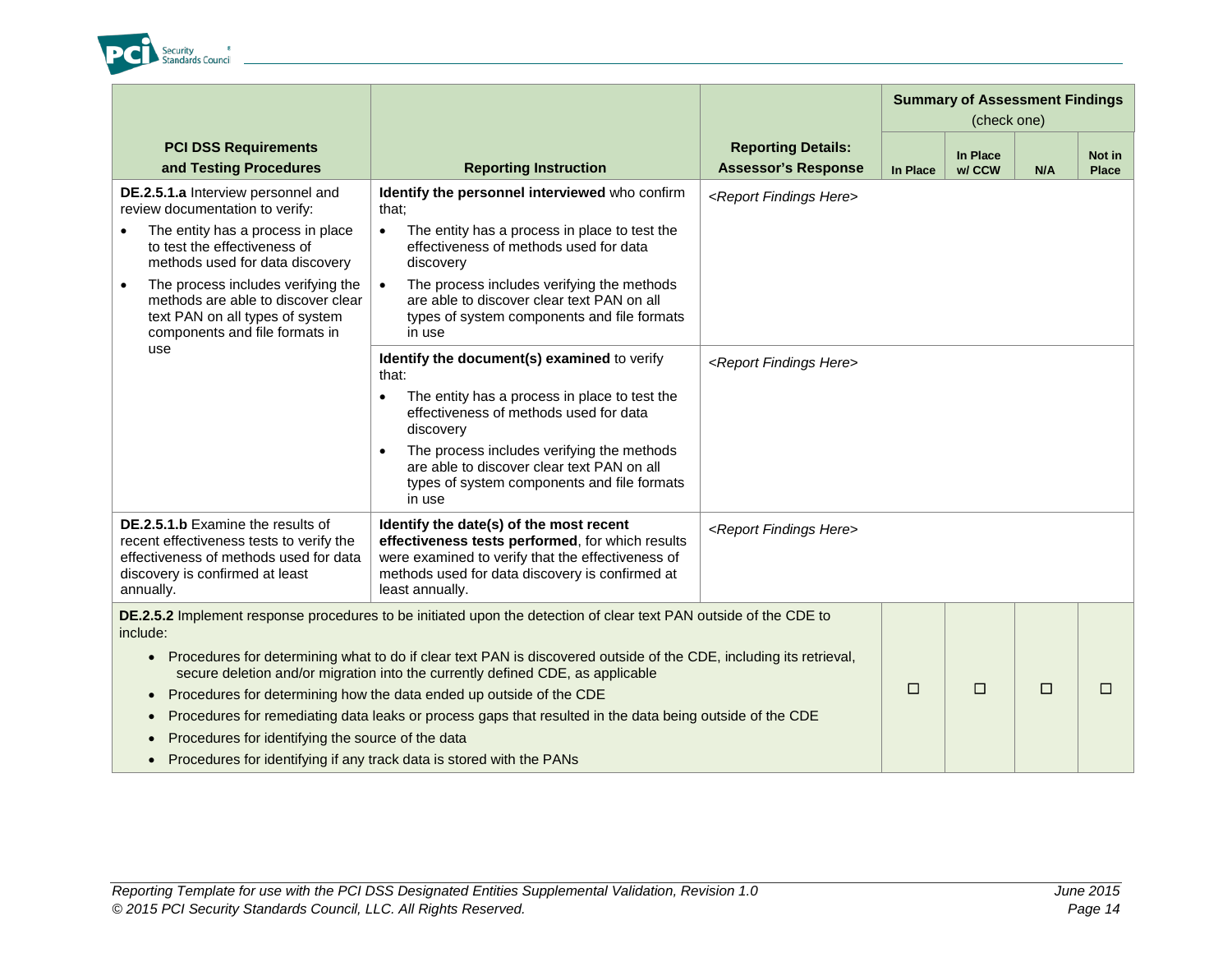

|                                                                                                                                                                                                                                                                                                                                                                                                                                                                                                                                                                                                                                                                                                                                                                                          |                                                                                                                                                                                                                                                                                                                                                                                                                                                                                                                                                                                                                                                                                                                                                                                                            |                                                         |          | <b>Summary of Assessment Findings</b><br>(check one) |     |                        |
|------------------------------------------------------------------------------------------------------------------------------------------------------------------------------------------------------------------------------------------------------------------------------------------------------------------------------------------------------------------------------------------------------------------------------------------------------------------------------------------------------------------------------------------------------------------------------------------------------------------------------------------------------------------------------------------------------------------------------------------------------------------------------------------|------------------------------------------------------------------------------------------------------------------------------------------------------------------------------------------------------------------------------------------------------------------------------------------------------------------------------------------------------------------------------------------------------------------------------------------------------------------------------------------------------------------------------------------------------------------------------------------------------------------------------------------------------------------------------------------------------------------------------------------------------------------------------------------------------------|---------------------------------------------------------|----------|------------------------------------------------------|-----|------------------------|
| <b>PCI DSS Requirements</b><br>and Testing Procedures                                                                                                                                                                                                                                                                                                                                                                                                                                                                                                                                                                                                                                                                                                                                    | <b>Reporting Instruction</b>                                                                                                                                                                                                                                                                                                                                                                                                                                                                                                                                                                                                                                                                                                                                                                               | <b>Reporting Details:</b><br><b>Assessor's Response</b> | In Place | In Place<br>w/ CCW                                   | N/A | Not in<br><b>Place</b> |
| DE.2.5.2.a Examine documented<br>response procedures to verify that<br>procedures for responding to the<br>detection of clear text PAN outside of<br>the CDE are defined and include:<br>Procedures for determining what<br>to do if clear text PAN is<br>discovered outside of the CDE,<br>including its retrieval, secure<br>deletion and/or migration into the<br>currently defined CDE, as<br>applicable<br>Procedures for determining how<br>$\bullet$<br>the data ended up outside the<br>CDE<br>Procedures for remediating data<br>$\bullet$<br>leaks or process gaps that<br>resulted in the data being outside<br>of the CDE<br>Procedures for identifying the<br>$\bullet$<br>source of the data<br>Procedures for identifying any<br>other track data stored with the<br>PANS | Identify the response procedures document(s)<br>examined to verify that procedures for responding<br>to the detection of clear text PAN outside of the<br>CDE are defined and include:<br>Procedures for determining what to do if clear<br>$\bullet$<br>text PAN is discovered outside of the CDE,<br>including its retrieval, secure deletion and/or<br>migration into the currently defined CDE, as<br>applicable<br>Procedures for determining how the data<br>$\bullet$<br>ended up outside the CDE<br>Procedures for remediating data leaks or<br>$\bullet$<br>process gaps that resulted in the data being<br>outside of the CDE<br>Procedures for identifying the source of the<br>$\bullet$<br>data<br>Procedures for identifying if any other track<br>$\bullet$<br>data is stored with the PANs | <report findings="" here=""></report>                   |          |                                                      |     |                        |
| DE.2.5.2.b Interview personnel and<br>examine records of response actions<br>to verify that remediation activities are                                                                                                                                                                                                                                                                                                                                                                                                                                                                                                                                                                                                                                                                   | Identify the personnel interviewed who confirm<br>that remediation activities are performed when<br>clear text PAN is detected outside of the CDE.                                                                                                                                                                                                                                                                                                                                                                                                                                                                                                                                                                                                                                                         | <report findings="" here=""></report>                   |          |                                                      |     |                        |
| performed when clear text PAN is<br>detected outside of the CDE.                                                                                                                                                                                                                                                                                                                                                                                                                                                                                                                                                                                                                                                                                                                         | Identify the records of response actions<br>examined to verify that remediation activities are<br>performed when clear text PAN is detected<br>outside of the CDE.                                                                                                                                                                                                                                                                                                                                                                                                                                                                                                                                                                                                                                         | <report findings="" here=""></report>                   |          |                                                      |     |                        |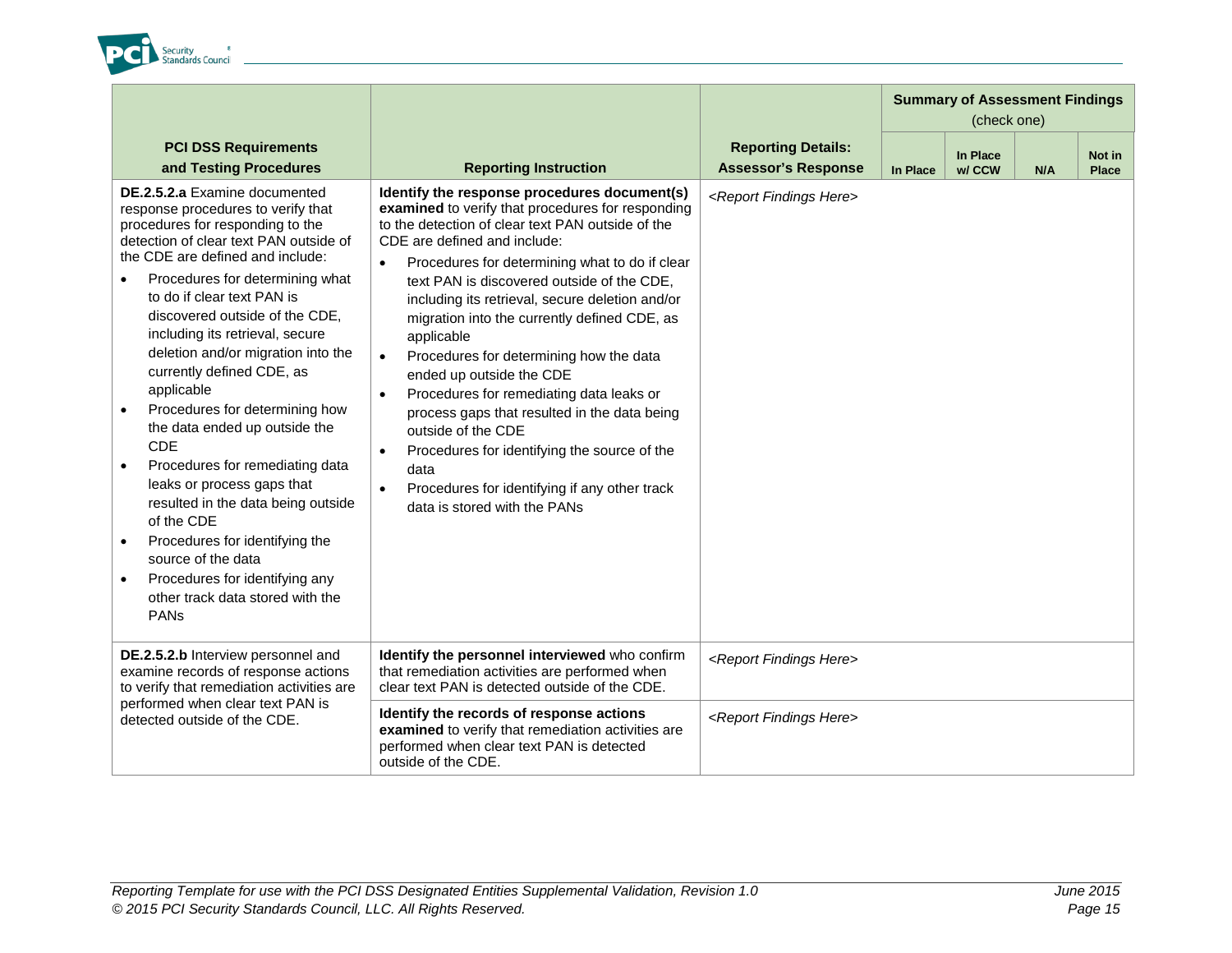

|                                                                                                                                                                                                                                                                                                                                                                                                                                                   |                                                                                                                                                                                                                                                                                                                                                                                                                                                                                                                                                                                                                                                                                                                                                                                                                        |                                                                                 | <b>Summary of Assessment Findings</b><br>(check one) |                    |        |                        |
|---------------------------------------------------------------------------------------------------------------------------------------------------------------------------------------------------------------------------------------------------------------------------------------------------------------------------------------------------------------------------------------------------------------------------------------------------|------------------------------------------------------------------------------------------------------------------------------------------------------------------------------------------------------------------------------------------------------------------------------------------------------------------------------------------------------------------------------------------------------------------------------------------------------------------------------------------------------------------------------------------------------------------------------------------------------------------------------------------------------------------------------------------------------------------------------------------------------------------------------------------------------------------------|---------------------------------------------------------------------------------|------------------------------------------------------|--------------------|--------|------------------------|
| <b>PCI DSS Requirements</b><br>and Testing Procedures                                                                                                                                                                                                                                                                                                                                                                                             | <b>Reporting Instruction</b>                                                                                                                                                                                                                                                                                                                                                                                                                                                                                                                                                                                                                                                                                                                                                                                           | <b>Reporting Details:</b><br><b>Assessor's Response</b>                         | In Place                                             | In Place<br>w/ CCW | N/A    | Not in<br><b>Place</b> |
|                                                                                                                                                                                                                                                                                                                                                                                                                                                   | DE.2.6 Implement mechanisms for detecting and preventing clear text PAN from leaving the CDE via an unauthorized<br>channel, method or process, including generation of audit logs and alerts.<br><b>PCI DSS Reference:</b> Scope of PCI DSS Requirements                                                                                                                                                                                                                                                                                                                                                                                                                                                                                                                                                              |                                                                                 |                                                      | $\Box$             | $\Box$ | $\Box$                 |
| <b>DE.2.6.a</b> Examine documentation and<br>observe implemented mechanisms to<br>verify that the mechanisms are:<br>Implemented and actively running<br>$\bullet$<br>Configured to detect and prevent<br>$\bullet$<br>clear text PAN leaving the CDE<br>via an unauthorized channel,<br>method or process<br>Generating logs and alerts upon<br>detection of clear text PAN leaving<br>the CDE via an unauthorized<br>channel, method or process | Identify the document(s) examined to verify that<br>mechanisms are:<br>Implemented and actively running<br>$\bullet$<br>Configured to detect and prevent clear text<br>$\bullet$<br>PAN leaving the CDE via an unauthorized<br>channel, method or process<br>Generating logs and alerts upon detection of<br>$\bullet$<br>clear text PAN leaving the CDE via an<br>unauthorized channel, method or process<br>Describe the implemented mechanisms<br>observed to verify that mechanisms are:<br>Implemented and actively running<br>$\bullet$<br>Configured to detect and prevent clear text<br>$\bullet$<br>PAN leaving the CDE via an unauthorized<br>channel, method or process<br>Generating logs and alerts upon detection of<br>clear text PAN leaving the CDE via an<br>unauthorized channel, method or process | <report findings="" here=""><br/><report findings="" here=""></report></report> |                                                      |                    |        |                        |
| DE.2.6.b Examine audit logs and<br>alerts, and interview responsible                                                                                                                                                                                                                                                                                                                                                                              | Identify the audit logs and alerts(s) examined<br>to verify that alerts are investigated.                                                                                                                                                                                                                                                                                                                                                                                                                                                                                                                                                                                                                                                                                                                              | <report findings="" here=""></report>                                           |                                                      |                    |        |                        |
| personnel to verify that alerts are<br>investigated.                                                                                                                                                                                                                                                                                                                                                                                              | Identify the responsible personnel interviewed<br>who confirm that alerts are investigated.                                                                                                                                                                                                                                                                                                                                                                                                                                                                                                                                                                                                                                                                                                                            | <report findings="" here=""></report>                                           |                                                      |                    |        |                        |
|                                                                                                                                                                                                                                                                                                                                                                                                                                                   | DE.2.6.1 Implement response procedures to be initiated upon the detection of attempts to remove clear text PAN from the<br>CDE via an unauthorized channel, method or process. Response procedures must include:<br>Procedures for the timely investigation of alerts by responsible personnel<br>Procedures for remediating data leaks or process gaps, as necessary, to prevent any data loss                                                                                                                                                                                                                                                                                                                                                                                                                        |                                                                                 | $\Box$                                               | □                  | $\Box$ | □                      |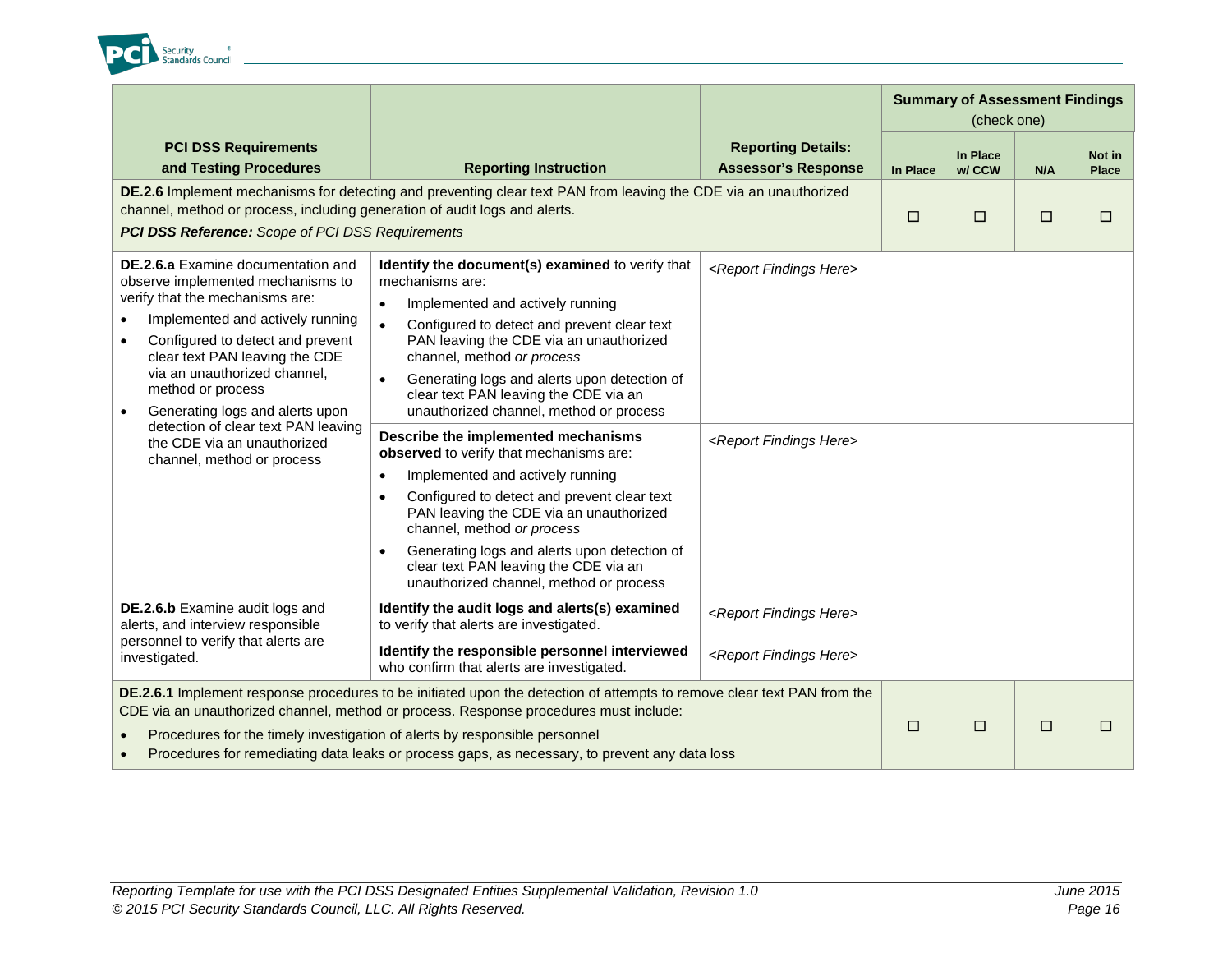

|                                                                                                                                                                                                                                                                                                                                                                                                                                |                                                                                                                                                                                                                                                                                                                                                                                                                                              |                                                         | <b>Summary of Assessment Findings</b><br>(check one) |                    |     |                        |
|--------------------------------------------------------------------------------------------------------------------------------------------------------------------------------------------------------------------------------------------------------------------------------------------------------------------------------------------------------------------------------------------------------------------------------|----------------------------------------------------------------------------------------------------------------------------------------------------------------------------------------------------------------------------------------------------------------------------------------------------------------------------------------------------------------------------------------------------------------------------------------------|---------------------------------------------------------|------------------------------------------------------|--------------------|-----|------------------------|
| <b>PCI DSS Requirements</b><br>and Testing Procedures                                                                                                                                                                                                                                                                                                                                                                          | <b>Reporting Instruction</b>                                                                                                                                                                                                                                                                                                                                                                                                                 | <b>Reporting Details:</b><br><b>Assessor's Response</b> | In Place                                             | In Place<br>w/ CCW | N/A | Not in<br><b>Place</b> |
| <b>DE.2.6.1.a</b> Examine documented<br>response procedures to verify that<br>procedures for responding to the<br>attempted removal of clear text PAN<br>from the CDE via an unauthorized<br>channel, method or process include:<br>Procedures for the timely<br>investigation of alerts by<br>responsible personnel<br>Procedures for remediating data<br>leaks or process gaps, as<br>necessary, to prevent any data<br>loss | Identify the response procedures document(s)<br>examined to verify that procedures for responding<br>to the attempted removal of clear text PAN from<br>the CDE via an unauthorized channel, method or<br>process include:<br>Procedures for the timely investigation of<br>$\bullet$<br>alerts by responsible personnel<br>Procedures for remediating data leaks or<br>$\bullet$<br>process gaps, as necessary, to prevent any<br>data loss | <report findings="" here=""></report>                   |                                                      |                    |     |                        |
| DE.2.6.1.b Interview personnel and<br>examine records of actions taken<br>when clear text PAN is detected<br>leaving the CDE via an unauthorized                                                                                                                                                                                                                                                                               | Identify the personnel interviewed who confirm<br>that when clear text PAN is detected leaving the<br>CDE via an unauthorized channel, method or<br>process, remediation activities are performed                                                                                                                                                                                                                                            | <report findings="" here=""></report>                   |                                                      |                    |     |                        |
| channel, method or process, and verify<br>that remediation activities were<br>performed                                                                                                                                                                                                                                                                                                                                        | Identify the records of response actions<br>examined to verify that when clear text PAN is<br>detected leaving the CDE via an unauthorized<br>channel, method or process, remediation activities<br>were verified to have been performed                                                                                                                                                                                                     | <report findings="" here=""></report>                   |                                                      |                    |     |                        |
| <b>DE.3</b> Validate PCI DSS is incorporated into business as usual (BAU) activities                                                                                                                                                                                                                                                                                                                                           |                                                                                                                                                                                                                                                                                                                                                                                                                                              |                                                         |                                                      |                    |     |                        |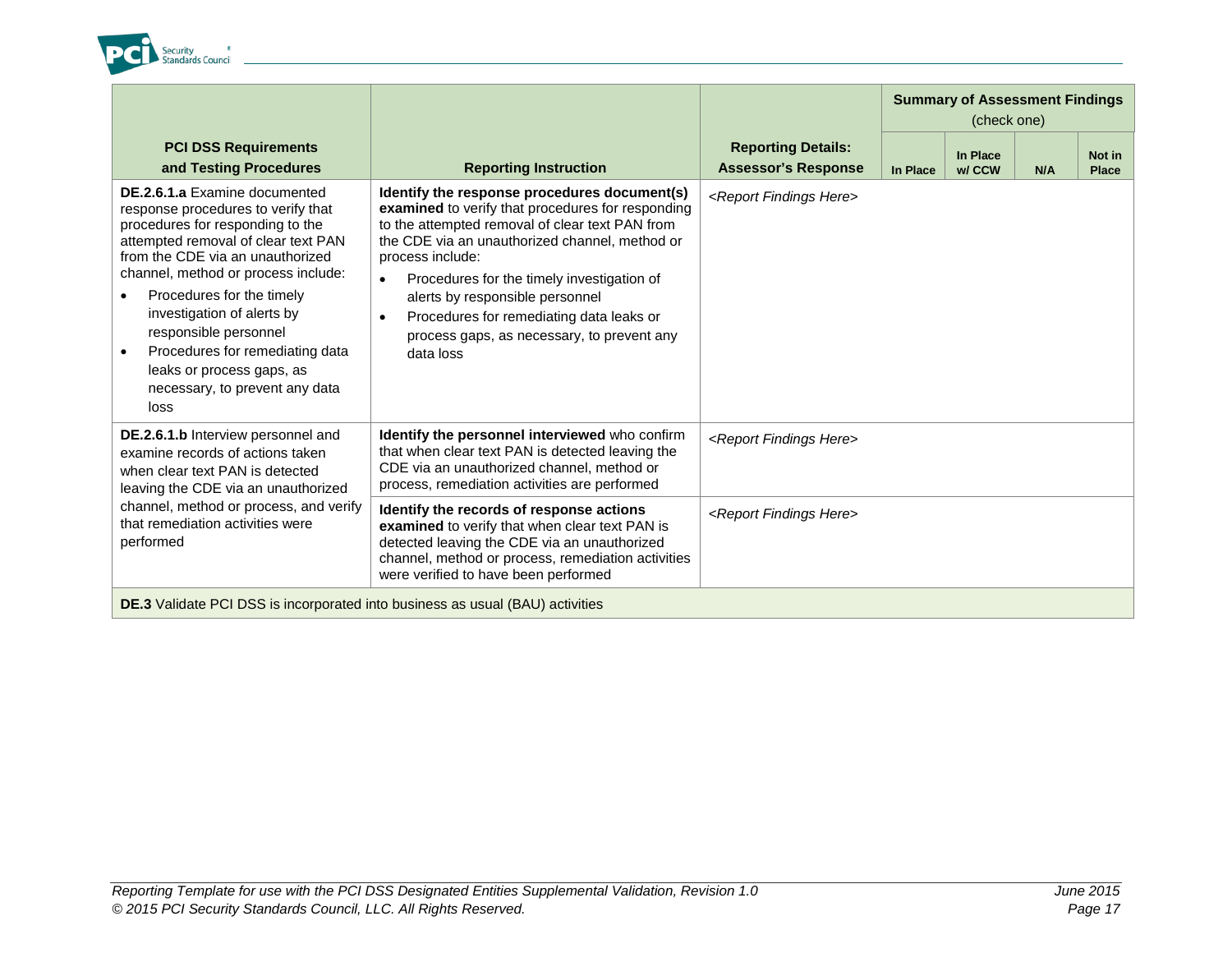

|                                                                                                                                                                                                          |                                                                                                                                                                                                                                                  |                                                         | <b>Summary of Assessment Findings</b><br>(check one) |                    |     |                        |
|----------------------------------------------------------------------------------------------------------------------------------------------------------------------------------------------------------|--------------------------------------------------------------------------------------------------------------------------------------------------------------------------------------------------------------------------------------------------|---------------------------------------------------------|------------------------------------------------------|--------------------|-----|------------------------|
| <b>PCI DSS Requirements</b><br>and Testing Procedures                                                                                                                                                    | <b>Reporting Instruction</b>                                                                                                                                                                                                                     | <b>Reporting Details:</b><br><b>Assessor's Response</b> | In Place                                             | In Place<br>w/ CCW | N/A | Not in<br><b>Place</b> |
| security controls include, but are not limited to:                                                                                                                                                       | DE.3.1 Implement a process to immediately detect and alert on critical security control failures. Examples of critical                                                                                                                           |                                                         |                                                      |                    |     |                        |
| firewalls<br><b>IDS/IPS</b><br><b>FIM</b><br>anti-virus                                                                                                                                                  |                                                                                                                                                                                                                                                  |                                                         | $\Box$                                               | $\Box$             | □   | $\Box$                 |
| physical access controls<br>logical access controls<br>$\bullet$<br>audit logging mechanisms<br>segmentation controls (if used)<br><b>PCI DSS Reference: Requirements 1-12</b>                           |                                                                                                                                                                                                                                                  |                                                         |                                                      |                    |     |                        |
| <b>DE.3.1.a</b> Examine documented<br>policies and procedures to verify that<br>processes are defined to immediately<br>detect and alert on critical security<br>control failures.                       | Identify the policies and procedures<br>document(s) examined to verify that processes<br>are defined to immediately detect and alert on<br>critical security control failures.                                                                   | <report findings="" here=""></report>                   |                                                      |                    |     |                        |
| <b>DE.3.1.b</b> Examine detection and<br>alerting processes and interview<br>personnel to verify that processes are<br>implemented for all critical security<br>controls, and that failure of a critical | Identify the detection and alerting process<br>document(s) examined to verify that processes<br>are implemented for all critical security controls,<br>and that failure of a critical security control results<br>in the generation of an alert. | <report findings="" here=""></report>                   |                                                      |                    |     |                        |
| security control results in the<br>generation of an alert.                                                                                                                                               | Identify the personnel interviewed who confirm<br>that processes are implemented for all critical<br>security controls, and that failure of a critical<br>security control results in the generation of an<br>alert.                             | <report findings="" here=""></report>                   |                                                      |                    |     |                        |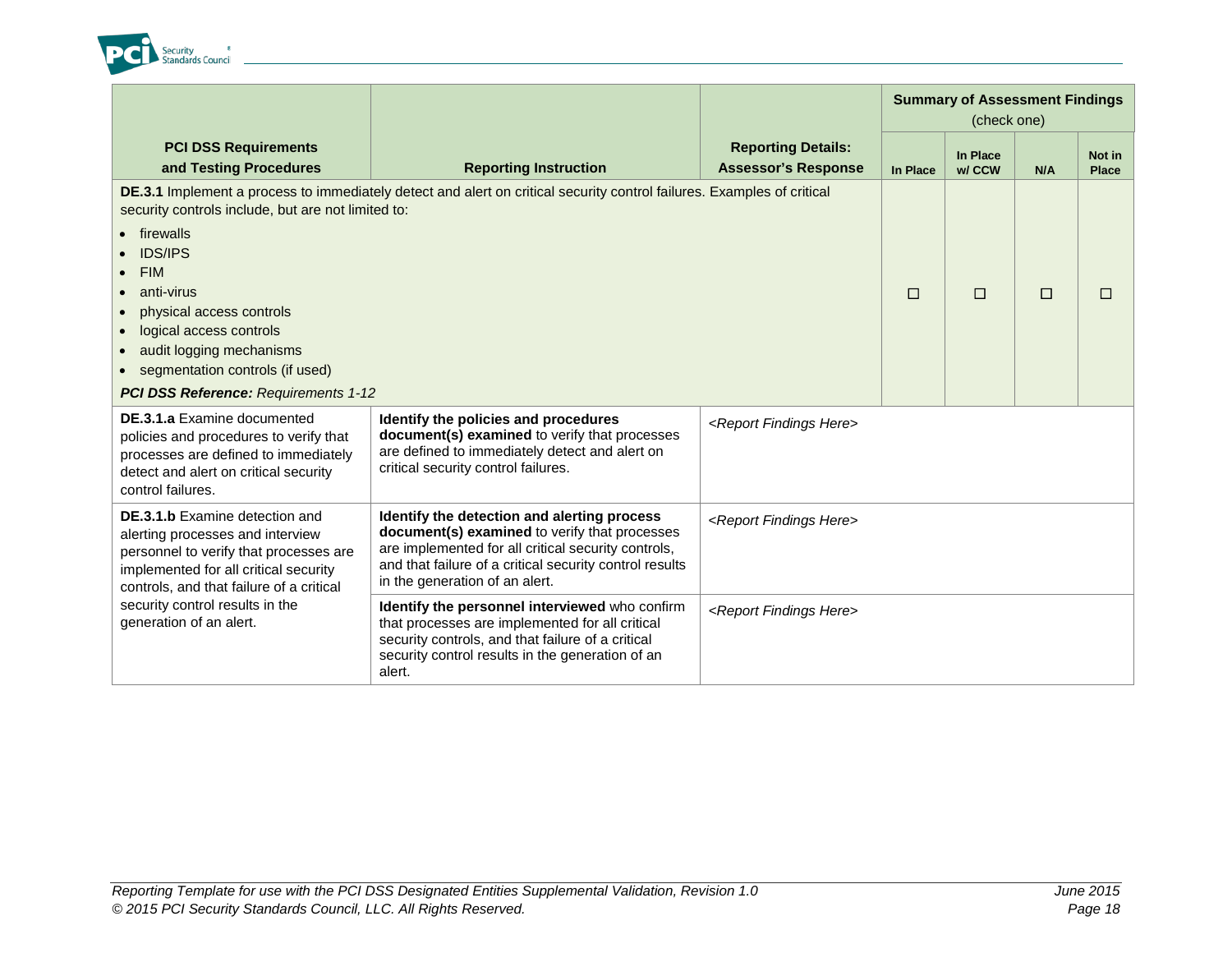

|                                                                                                                                                                                                                                                                                                                                                                                                                                                                                                                                                                                                                                |                                                                                                                                                                                                                                                                                                                                                                                                                                                                                                                                                                                                                                                                                                                                                                                              |                                                         | <b>Summary of Assessment Findings</b><br>(check one) |                    |     |                        |
|--------------------------------------------------------------------------------------------------------------------------------------------------------------------------------------------------------------------------------------------------------------------------------------------------------------------------------------------------------------------------------------------------------------------------------------------------------------------------------------------------------------------------------------------------------------------------------------------------------------------------------|----------------------------------------------------------------------------------------------------------------------------------------------------------------------------------------------------------------------------------------------------------------------------------------------------------------------------------------------------------------------------------------------------------------------------------------------------------------------------------------------------------------------------------------------------------------------------------------------------------------------------------------------------------------------------------------------------------------------------------------------------------------------------------------------|---------------------------------------------------------|------------------------------------------------------|--------------------|-----|------------------------|
| <b>PCI DSS Requirements</b><br>and Testing Procedures                                                                                                                                                                                                                                                                                                                                                                                                                                                                                                                                                                          | <b>Reporting Instruction</b>                                                                                                                                                                                                                                                                                                                                                                                                                                                                                                                                                                                                                                                                                                                                                                 | <b>Reporting Details:</b><br><b>Assessor's Response</b> | In Place                                             | In Place<br>w/ CCW | N/A | Not in<br><b>Place</b> |
| security controls must include:<br>• Restoring security functions<br>root cause<br>Identifying and addressing any security issues that arose during the failure<br>$\bullet$<br>Implementing controls to prevent cause of failure from reoccurring<br>$\bullet$<br>Resuming monitoring of security controls<br>PCI DSS Reference: Requirements 1-12                                                                                                                                                                                                                                                                            | DE.3.1.1 Respond to failures of any critical security controls in a timely manner. Processes for responding to failures in<br>Identifying and documenting the duration (date and time start to end) of the security failure<br>Identifying and documenting cause(s) of failure, including root cause, and document remediation required to address<br>Performing a risk assessment to determine if further actions are required as a result of the security failure                                                                                                                                                                                                                                                                                                                          |                                                         | $\Box$                                               | $\Box$             | □   | □                      |
| DE.3.1.1.a Examine documented<br>policies and procedures and interview<br>personnel to verify processes are<br>defined and implemented to respond<br>to a security control failure, and<br>include:<br>Restoring security functions<br>$\bullet$<br>Identifying and documenting the<br>duration (date and time start to<br>end) of the security failure<br>Identifying and documenting<br>cause(s) of failure, including<br>root cause, and document<br>remediation required to address<br>root cause<br>Identifying and addressing any<br>security issues that arose during<br>the failure<br>Performing a risk assessment to | Identify the policies and procedures<br>document(s) examined to verify that processes<br>are defined and implemented to respond to a<br>security control failure, and include:<br>Restoring security functions<br>Identifying and documenting the duration<br>(date and time start to end) of the security<br>failure<br>Identifying and documenting cause(s) of<br>failure, including root cause, and document<br>remediation required to address root cause<br>Identifying and addressing any security<br>issues that arose during the failure<br>Performing a risk assessment to determine<br>if further actions are required as a result of<br>the security failure<br>Implementing controls to prevent cause of<br>failure from reoccurring<br>Resuming monitoring of security controls | <report findings="" here=""></report>                   |                                                      |                    |     |                        |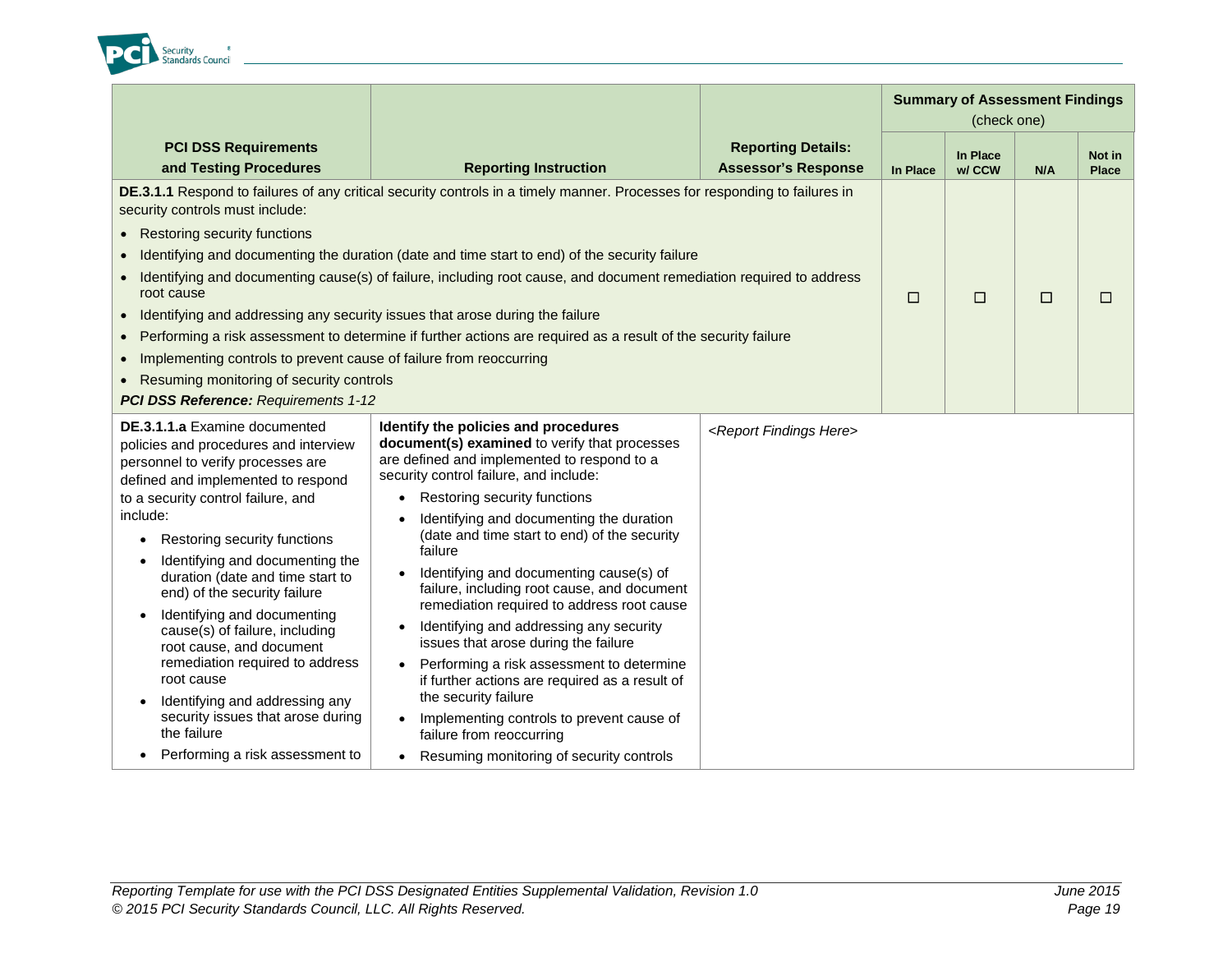

|                                                                                                                                                                                                                                                                                                                                                        |                                                                                                                                                                                                                                                                                                                                                                                                                                                                                                                                                                                                                                                                                                                                                                                                                          |                                                         | <b>Summary of Assessment Findings</b><br>(check one) |                    |     |                        |
|--------------------------------------------------------------------------------------------------------------------------------------------------------------------------------------------------------------------------------------------------------------------------------------------------------------------------------------------------------|--------------------------------------------------------------------------------------------------------------------------------------------------------------------------------------------------------------------------------------------------------------------------------------------------------------------------------------------------------------------------------------------------------------------------------------------------------------------------------------------------------------------------------------------------------------------------------------------------------------------------------------------------------------------------------------------------------------------------------------------------------------------------------------------------------------------------|---------------------------------------------------------|------------------------------------------------------|--------------------|-----|------------------------|
| <b>PCI DSS Requirements</b><br>and Testing Procedures                                                                                                                                                                                                                                                                                                  | <b>Reporting Instruction</b>                                                                                                                                                                                                                                                                                                                                                                                                                                                                                                                                                                                                                                                                                                                                                                                             | <b>Reporting Details:</b><br><b>Assessor's Response</b> | In Place                                             | In Place<br>w/ CCW | N/A | Not in<br><b>Place</b> |
| determine if further actions are<br>required as a result of the<br>security failure<br>Implementing controls to<br>prevent cause of failure from<br>reoccurring<br>Resuming monitoring of security<br>controls                                                                                                                                         | Identify the personnel interviewed who confirm<br>that processes are defined and implemented to<br>respond to a security control failure, and include:<br>Restoring security functions<br>$\bullet$<br>Identifying and documenting the duration<br>$\bullet$<br>(date and time start to end) of the security<br>failure<br>Identifying and documenting cause(s) of<br>$\bullet$<br>failure, including root cause, and document<br>remediation required to address root cause<br>Identifying and addressing any security<br>$\bullet$<br>issues that arose during the failure<br>Performing a risk assessment to determine<br>if further actions are required as a result of<br>the security failure<br>Implementing controls to prevent cause of<br>failure from reoccurring<br>Resuming monitoring of security controls | <report findings="" here=""></report>                   |                                                      |                    |     |                        |
| DE.3.1.1.b Examine records to verify<br>that security control failures are<br>documented to include:<br>Identification of cause(s) of<br>$\bullet$<br>the failure, including root<br>cause<br>Duration (date and time start<br>$\bullet$<br>and end) of the security<br>failure<br>Details of the remediation<br>required to address the root<br>cause | Identify the records of security control failures<br>examined to verify that security control failures<br>are documented to include:<br>Identification of cause(s) of the failure,<br>$\bullet$<br>including root cause<br>Duration (date and time start and end) of<br>$\bullet$<br>the security failure<br>Details of the remediation required to<br>$\bullet$<br>address the root cause                                                                                                                                                                                                                                                                                                                                                                                                                               | <report findings="" here=""></report>                   |                                                      |                    |     |                        |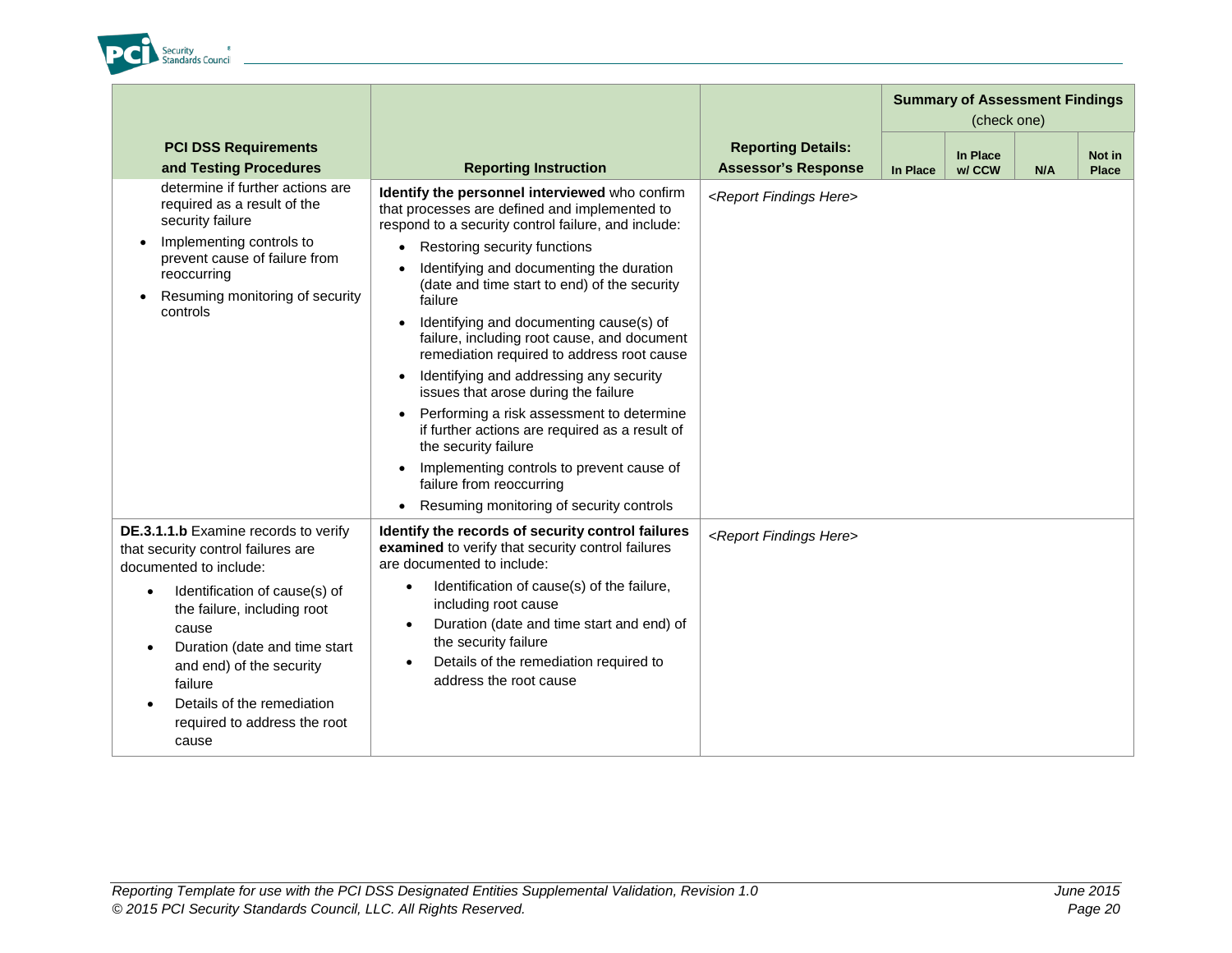

|                                                                                                                                                                                                                                                                                                                                                                                                                                                                                                                                                    |                                                                                                                                                                                                                                                              |                                                         | <b>Summary of Assessment Findings</b><br>(check one) |                    |     |                        |
|----------------------------------------------------------------------------------------------------------------------------------------------------------------------------------------------------------------------------------------------------------------------------------------------------------------------------------------------------------------------------------------------------------------------------------------------------------------------------------------------------------------------------------------------------|--------------------------------------------------------------------------------------------------------------------------------------------------------------------------------------------------------------------------------------------------------------|---------------------------------------------------------|------------------------------------------------------|--------------------|-----|------------------------|
| <b>PCI DSS Requirements</b><br>and Testing Procedures                                                                                                                                                                                                                                                                                                                                                                                                                                                                                              | <b>Reporting Instruction</b>                                                                                                                                                                                                                                 | <b>Reporting Details:</b><br><b>Assessor's Response</b> | <b>In Place</b>                                      | In Place<br>w/ CCW | N/A | Not in<br><b>Place</b> |
| DE.3.2 Review hardware and software technologies at least annually to confirm whether they continue to meet the<br>organization's PCI DSS requirements. (For example, a review of technologies that are no longer supported by the<br>vendor, and/or no longer meet the security needs of the organization.)<br>The process includes a plan for remediating technologies that no longer meet the organization's PCI DSS requirements,<br>up to and including replacement of the technology, as appropriate.<br>PCI DSS Reference: Requirement 2, 6 | $\Box$                                                                                                                                                                                                                                                       | П                                                       | □                                                    | □                  |     |                        |
| <b>DE.3.2.a</b> Examine documented<br>policies and procedures and interview<br>personnel to verify processes are<br>defined and implemented to review<br>hardware and software technologies to                                                                                                                                                                                                                                                                                                                                                     | Identify the policies and procedures<br>document(s) examined to verify that processes<br>are defined and implemented to review hardware<br>and software technologies to confirm whether they<br>continue to meet the organization's PCI DSS<br>requirements. | <report findings="" here=""></report>                   |                                                      |                    |     |                        |
| confirm whether they continue to meet<br>the organization's PCI DSS<br>requirements.                                                                                                                                                                                                                                                                                                                                                                                                                                                               | Identify the personnel interviewed who confirm<br>that processes are defined and implemented to<br>review hardware and software technologies to<br>confirm whether they continue to meet the<br>organization's PCI DSS requirements.                         | <report findings="" here=""></report>                   |                                                      |                    |     |                        |
| <b>DE.3.2.b</b> Review the results of the<br>recent reviews to verify reviews are<br>performed at least annually.                                                                                                                                                                                                                                                                                                                                                                                                                                  | Identify the date(s) of the most recent reviews<br>performed, for which results were examined to<br>verify that reviews are performed at least<br>annually.                                                                                                  | <report findings="" here=""></report>                   |                                                      |                    |     |                        |
| DE.3.2.c For any technologies that<br>have been determined to no longer<br>meet the organization's PCI DSS<br>requirements, verify a plan is in place<br>to remediate the technology.                                                                                                                                                                                                                                                                                                                                                              | Are there any technologies present that have<br>been determined to no longer meet the<br>organization's PCI DSS requirements?<br>(yes/no)<br>If no, mark the remainder of DE 3.2.c as "not<br>applicable."                                                   | <report findings="" here=""></report>                   |                                                      |                    |     |                        |
|                                                                                                                                                                                                                                                                                                                                                                                                                                                                                                                                                    | If yes, identify the technologies that have been<br>determined to no longer meet the<br>organization's PCI DSS requirements and were<br>verified to have a plan in place to remediate the<br>technology.                                                     | <report findings="" here=""></report>                   |                                                      |                    |     |                        |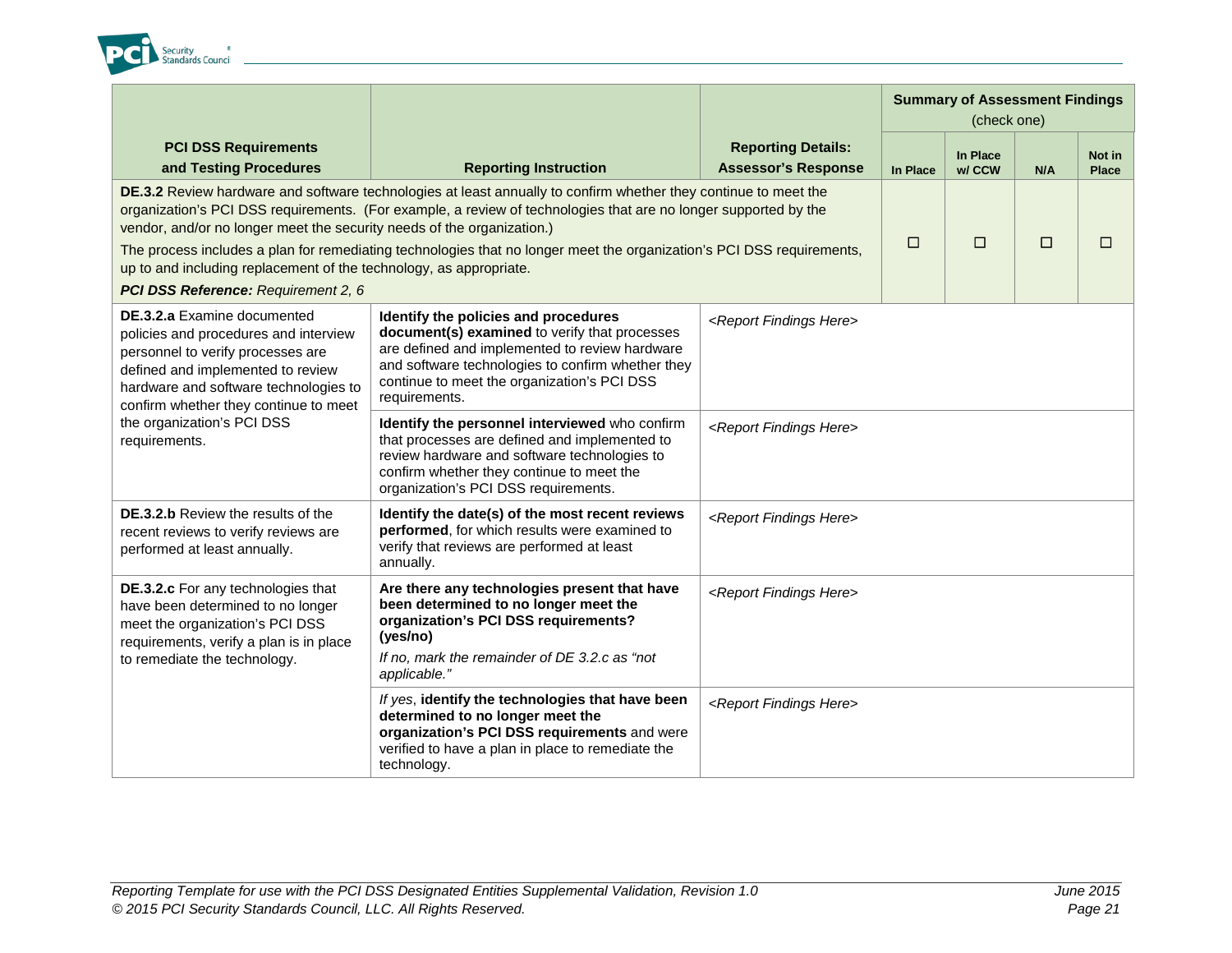

|                                                                                                                                                                                                 |                                                                                                                                                                                                                                          |                                                                                                           |                                                         |          | <b>Summary of Assessment Findings</b><br>(check one) |     |                        |
|-------------------------------------------------------------------------------------------------------------------------------------------------------------------------------------------------|------------------------------------------------------------------------------------------------------------------------------------------------------------------------------------------------------------------------------------------|-----------------------------------------------------------------------------------------------------------|---------------------------------------------------------|----------|------------------------------------------------------|-----|------------------------|
|                                                                                                                                                                                                 | <b>PCI DSS Requirements</b><br>and Testing Procedures                                                                                                                                                                                    | <b>Reporting Instruction</b>                                                                              | <b>Reporting Details:</b><br><b>Assessor's Response</b> | In Place | In Place<br>w/ CCW                                   | N/A | Not in<br><b>Place</b> |
|                                                                                                                                                                                                 | <b>DE.3.3</b> Perform reviews at least quarterly to verify BAU activities are being followed. Reviews must be performed by<br>personnel assigned to the PCI DSS compliance program (as identified in DE.1.3), and include the following: |                                                                                                           |                                                         |          |                                                      |     |                        |
| Confirm that all BAU activities (e.g. DE.2.2, DE.2.6, and DE.3.1) are being performed                                                                                                           |                                                                                                                                                                                                                                          |                                                                                                           |                                                         |          |                                                      |     |                        |
| Confirm that personnel are following security policies and operational procedures (for example, daily log reviews,<br>firewall rule-set reviews, configuration standards for new systems, etc.) |                                                                                                                                                                                                                                          |                                                                                                           |                                                         |          |                                                      |     |                        |
|                                                                                                                                                                                                 |                                                                                                                                                                                                                                          | Document how the reviews were completed, including how all BAU activities were verified as being in place |                                                         | П        | П                                                    | П   | $\Box$                 |
|                                                                                                                                                                                                 |                                                                                                                                                                                                                                          | Collection of documented evidence as required for the annual PCI DSS assessment                           |                                                         |          |                                                      |     |                        |
|                                                                                                                                                                                                 | Review and sign off of results by personnel assigned responsibility for the PCI DSS compliance program (as identified<br>in $DE.1.3$                                                                                                     |                                                                                                           |                                                         |          |                                                      |     |                        |
| lo                                                                                                                                                                                              |                                                                                                                                                                                                                                          | Retention of records and documentation, for at least 12 months, covering all BAU activities               |                                                         |          |                                                      |     |                        |
|                                                                                                                                                                                                 | <b>PCI DSS Reference: Requirements 1-12</b>                                                                                                                                                                                              |                                                                                                           |                                                         |          |                                                      |     |                        |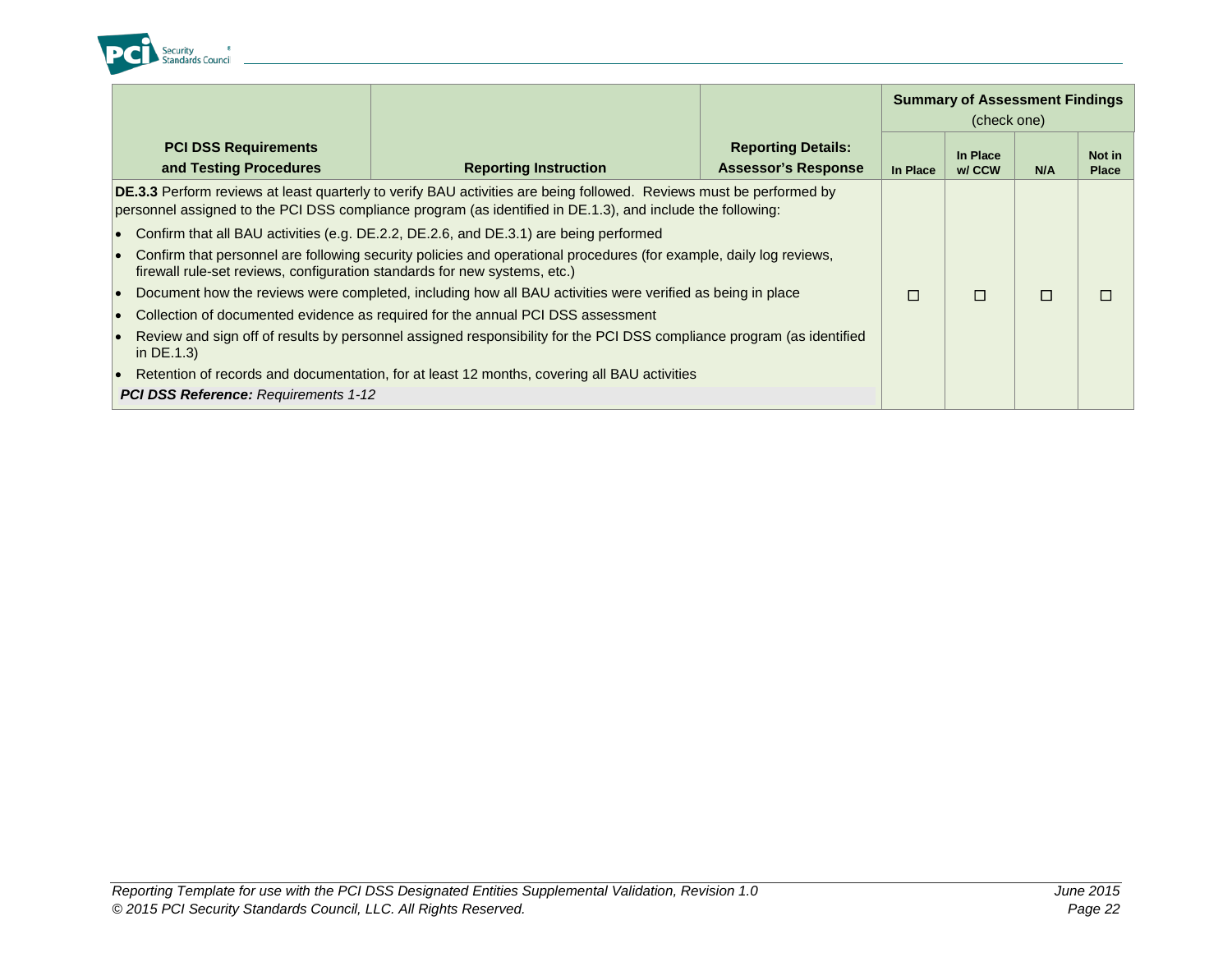

|                                                                                                                                                                                                                                                                                                                                                                                                                                                                                                                                                                                                                                                                                                                                                                                                                                                                                                                                                                                                                           |                                                                                                                                                                                                                                                                                                                                                                                                                                                                                                                                                                                                                                                                                                                                                                                                                                                                                                                                                            |                                                         | <b>Summary of Assessment Findings</b><br>(check one) |                    |     |                        |
|---------------------------------------------------------------------------------------------------------------------------------------------------------------------------------------------------------------------------------------------------------------------------------------------------------------------------------------------------------------------------------------------------------------------------------------------------------------------------------------------------------------------------------------------------------------------------------------------------------------------------------------------------------------------------------------------------------------------------------------------------------------------------------------------------------------------------------------------------------------------------------------------------------------------------------------------------------------------------------------------------------------------------|------------------------------------------------------------------------------------------------------------------------------------------------------------------------------------------------------------------------------------------------------------------------------------------------------------------------------------------------------------------------------------------------------------------------------------------------------------------------------------------------------------------------------------------------------------------------------------------------------------------------------------------------------------------------------------------------------------------------------------------------------------------------------------------------------------------------------------------------------------------------------------------------------------------------------------------------------------|---------------------------------------------------------|------------------------------------------------------|--------------------|-----|------------------------|
| <b>PCI DSS Requirements</b><br>and Testing Procedures                                                                                                                                                                                                                                                                                                                                                                                                                                                                                                                                                                                                                                                                                                                                                                                                                                                                                                                                                                     | <b>Reporting Instruction</b>                                                                                                                                                                                                                                                                                                                                                                                                                                                                                                                                                                                                                                                                                                                                                                                                                                                                                                                               | <b>Reporting Details:</b><br><b>Assessor's Response</b> | <b>In Place</b>                                      | In Place<br>w/ CCW | N/A | Not in<br><b>Place</b> |
| DE.3.3.a Examine policies and<br>procedures to verify that processes are<br>defined for reviewing and verifying<br>BAU activities. Verify the procedures<br>include:<br>Confirming that all BAU activities<br>$\bullet$<br>(e.g. DE.2.2, DE.2.6, and DE.3.1)<br>are being performed<br>Confirming that personnel are<br>$\bullet$<br>following security policies and<br>operational procedures (for<br>example, daily log reviews,<br>firewall rule-set reviews,<br>configuration standards for new<br>systems, etc.)<br>Documenting how the reviews<br>$\bullet$<br>were completed, including how all<br>BAU activities were verified as<br>being in place<br>Collecting documented evidence<br>$\bullet$<br>as required for the annual PCI<br><b>DSS</b> assessment<br>Reviewing and sign off of results<br>$\bullet$<br>by executive management<br>assigned responsibility for PCI<br>DSS governance<br>Retaining records and<br>$\bullet$<br>documentation, for at least 12<br>months, covering all BAU<br>activities | Identify the policies and procedures<br>document(s) examined to verify that processes<br>are defined for reviewing and verifying BAU<br>activities. Verify the procedures include:<br>Confirming that all BAU activities are being<br>performed<br>Confirming that personnel are following<br>$\bullet$<br>security policies and operational procedures<br>(for example, daily log reviews, firewall rule-<br>set reviews, configuration standards for new<br>systems, etc.)<br>Documenting how the reviews were<br>$\bullet$<br>completed, including how all BAU activities<br>were verified as being in place<br>Collecting documented evidence as required<br>$\bullet$<br>for the annual PCI DSS assessment<br>Reviewing and sign off of results by<br>$\bullet$<br>executive management assigned<br>responsibility for PCI DSS governance<br>Retaining records and documentation, for at<br>$\bullet$<br>least 12 months, covering all BAU activities | <report findings="" here=""></report>                   |                                                      |                    |     |                        |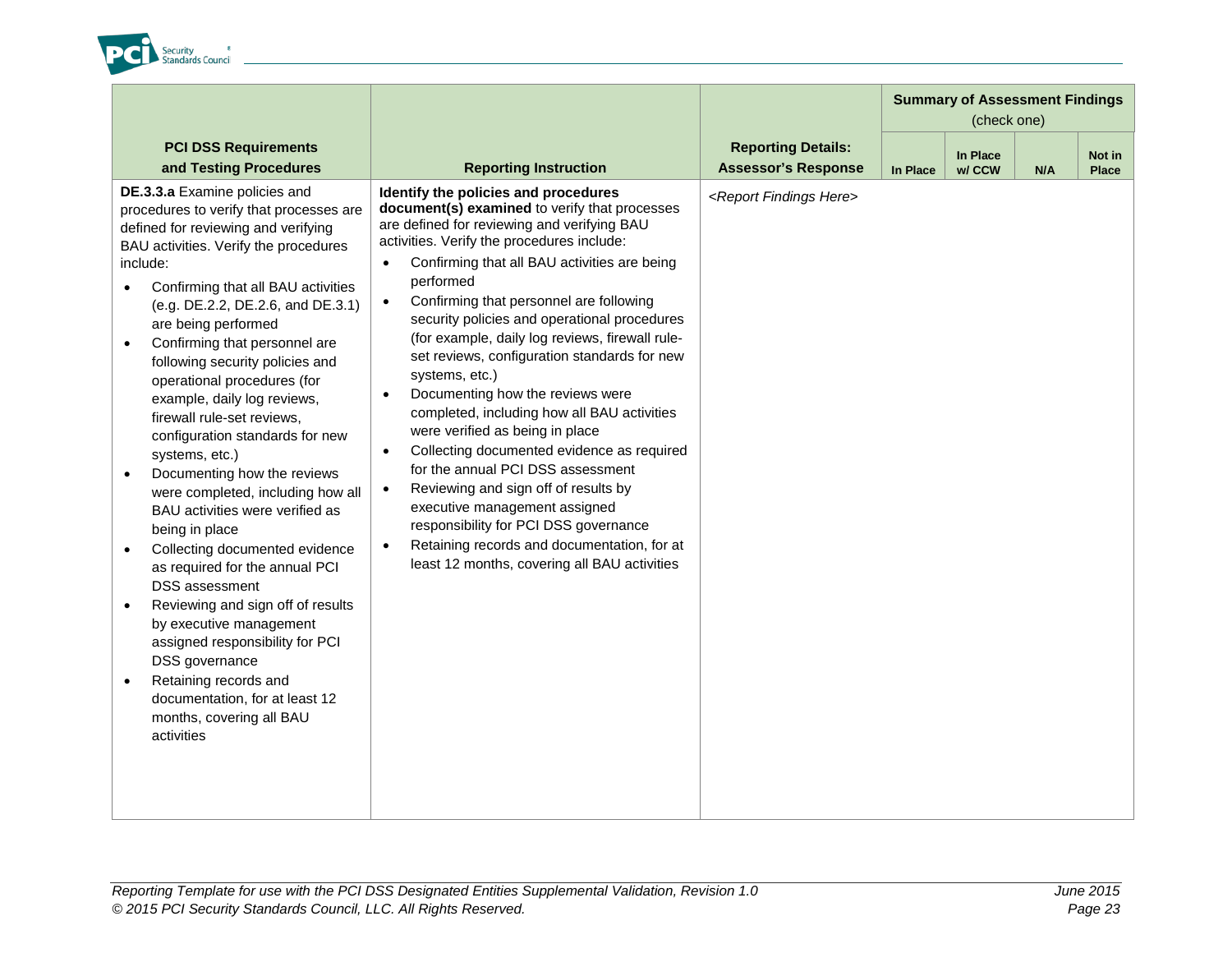

|                                                                                                                                                                                                                                                                                                                                                               |                                                                                                                                                                                                                                                                                                                                                                                                                                                                                                                                                                            |                                                                                 | <b>Summary of Assessment Findings</b><br>(check one) |                    |     |                        |
|---------------------------------------------------------------------------------------------------------------------------------------------------------------------------------------------------------------------------------------------------------------------------------------------------------------------------------------------------------------|----------------------------------------------------------------------------------------------------------------------------------------------------------------------------------------------------------------------------------------------------------------------------------------------------------------------------------------------------------------------------------------------------------------------------------------------------------------------------------------------------------------------------------------------------------------------------|---------------------------------------------------------------------------------|------------------------------------------------------|--------------------|-----|------------------------|
| <b>PCI DSS Requirements</b><br>and Testing Procedures                                                                                                                                                                                                                                                                                                         | <b>Reporting Instruction</b>                                                                                                                                                                                                                                                                                                                                                                                                                                                                                                                                               | <b>Reporting Details:</b><br><b>Assessor's Response</b>                         | In Place                                             | In Place<br>w/ CCW | N/A | Not in<br><b>Place</b> |
| DE.3.3.b Interview responsible<br>personnel and examine records of<br>reviews to verify that:<br>Reviews are performed by<br>$\bullet$<br>personnel assigned to the PCI<br>DSS compliance program<br>Reviews are performed at least<br>quarterly                                                                                                              | Identify the responsible personnel interviewed<br>who confirm that:<br>Reviews are performed by personnel<br>$\bullet$<br>assigned to the PCI DSS compliance<br>program<br>Reviews are performed at least quarterly<br>$\bullet$                                                                                                                                                                                                                                                                                                                                           | <report findings="" here=""></report>                                           |                                                      |                    |     |                        |
|                                                                                                                                                                                                                                                                                                                                                               | Identify the records of reviews document(s)<br>examined to verify that:<br>Reviews are performed by personnel<br>$\bullet$<br>assigned to the PCI DSS compliance<br>program<br>Reviews are performed at least quarterly<br>$\bullet$                                                                                                                                                                                                                                                                                                                                       | <report findings="" here=""></report>                                           |                                                      |                    |     |                        |
| DE.4 Control and manage logical access to the cardholder data environment.                                                                                                                                                                                                                                                                                    |                                                                                                                                                                                                                                                                                                                                                                                                                                                                                                                                                                            |                                                                                 |                                                      |                    |     |                        |
|                                                                                                                                                                                                                                                                                                                                                               | DE.4.1 Review user accounts and access privileges to in-scope system components at least every six months to ensure<br>user accounts and access remain appropriate, based on job function, and authorized.                                                                                                                                                                                                                                                                                                                                                                 |                                                                                 | $\Box$                                               | $\Box$             | □   | $\Box$                 |
| <b>PCI DSS Reference: Requirement 7</b><br>DE.4.1 Interview responsible<br>personnel and examine supporting<br>documentation to verify that:<br>User accounts and access<br>privileges are reviewed at least<br>every six months<br>Reviews confirm that access is<br>$\bullet$<br>appropriate based on job<br>function, and that all access is<br>authorized | Identify the personnel interviewed who confirm<br>that:<br>User accounts and access privileges are<br>$\bullet$<br>reviewed at least every six months<br>Reviews confirm that access is appropriate<br>$\bullet$<br>based on job function, and that all access is<br>authorized<br>Identify the supporting document(s) examined<br>to verify that:<br>User accounts and access privileges are<br>$\bullet$<br>reviewed at least every six months<br>Reviews confirm that access is appropriate<br>$\bullet$<br>based on job function, and that all access is<br>authorized | <report findings="" here=""><br/><report findings="" here=""></report></report> |                                                      |                    |     |                        |
| DE.5 Identify and respond to suspicious events.                                                                                                                                                                                                                                                                                                               |                                                                                                                                                                                                                                                                                                                                                                                                                                                                                                                                                                            |                                                                                 |                                                      |                    |     |                        |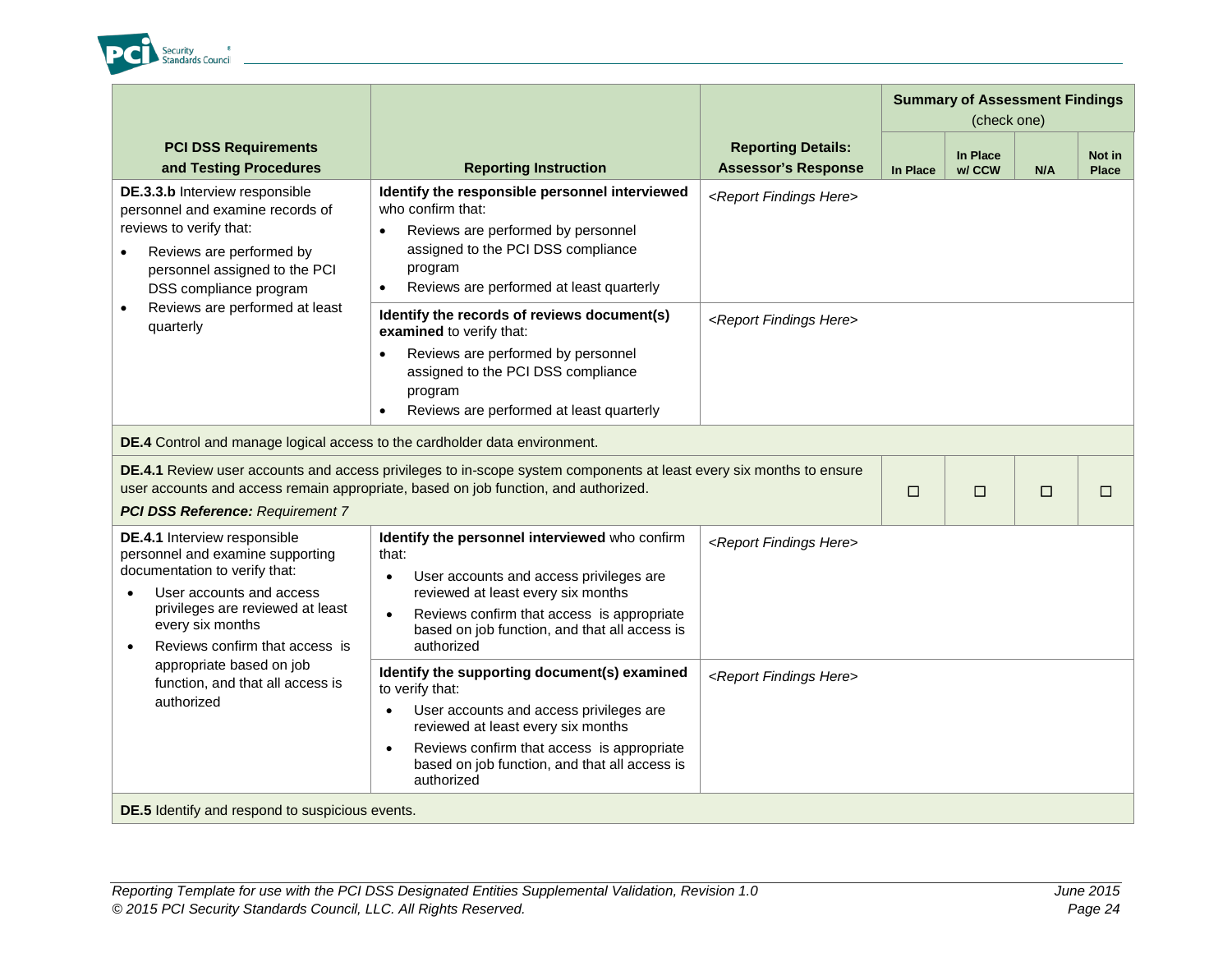

|                                                                                                                                                                                                                                                                                                                                                                                                                                                       |                                                                                                                                                                                                                                                                                                                                                                                                                                                                                           |                                                         | <b>Summary of Assessment Findings</b> |                    |        |                        |
|-------------------------------------------------------------------------------------------------------------------------------------------------------------------------------------------------------------------------------------------------------------------------------------------------------------------------------------------------------------------------------------------------------------------------------------------------------|-------------------------------------------------------------------------------------------------------------------------------------------------------------------------------------------------------------------------------------------------------------------------------------------------------------------------------------------------------------------------------------------------------------------------------------------------------------------------------------------|---------------------------------------------------------|---------------------------------------|--------------------|--------|------------------------|
| <b>PCI DSS Requirements</b><br>and Testing Procedures                                                                                                                                                                                                                                                                                                                                                                                                 | <b>Reporting Instruction</b>                                                                                                                                                                                                                                                                                                                                                                                                                                                              | <b>Reporting Details:</b><br><b>Assessor's Response</b> | In Place                              | In Place<br>w/ CCW | N/A    | Not in<br><b>Place</b> |
| include at least the following:<br>• Identification of anomalies or suspicious activity as they occur<br>• Response to alerts in accordance with documented response procedures<br>PCI DSS Reference: Requirements 10, 12                                                                                                                                                                                                                             | DE.5.1 Implement a methodology for the timely identification of attack patterns and undesirable behavior across systems<br>(for example, using coordinated manual reviews and/or using centrally-managed or automated log correlation tools) to<br>Issuance of timely alerts upon detection of suspicious activity or anomaly to responsible personnel                                                                                                                                    |                                                         | $\Box$                                | $\Box$             | $\Box$ | $\Box$                 |
| <b>DE.5.1.a</b> Review documentation and<br>interview personnel to verify a<br>methodology is defined and<br>implemented to identify attack patterns<br>and undesirable behavior across<br>systems in a timely manner, and<br>includes the following:<br>Identification of anomalies or<br>$\bullet$<br>suspicious activity as they occur<br>Issuance of timely alerts to<br>$\bullet$<br>responsible personnel<br>• Response to alerts in accordance | Identify the policies and procedures<br>document(s) examined to verify that a<br>methodology is defined and implemented to<br>identify attack patterns and undesirable behavior<br>across systems in a timely manner, and includes<br>the following:<br>Identification of anomalies or suspicious<br>activity as they occur<br>Issuance of timely alerts to responsible<br>$\bullet$<br>personnel<br>Response to alerts in accordance with<br>$\bullet$<br>documented response procedures | <report findings="" here=""></report>                   |                                       |                    |        |                        |
| with documented response<br>procedures                                                                                                                                                                                                                                                                                                                                                                                                                | Identify the personnel interviewed who confirm<br>that a methodology is defined and implemented to<br>identify attack patterns and undesirable behavior<br>across systems in a timely manner, and includes<br>the following:<br>Identification of anomalies or suspicious<br>activity as they occur<br>Issuance of timely alerts to responsible<br>personnel<br>Response to alerts in accordance with<br>documented response procedures                                                   | <report findings="" here=""></report>                   |                                       |                    |        |                        |